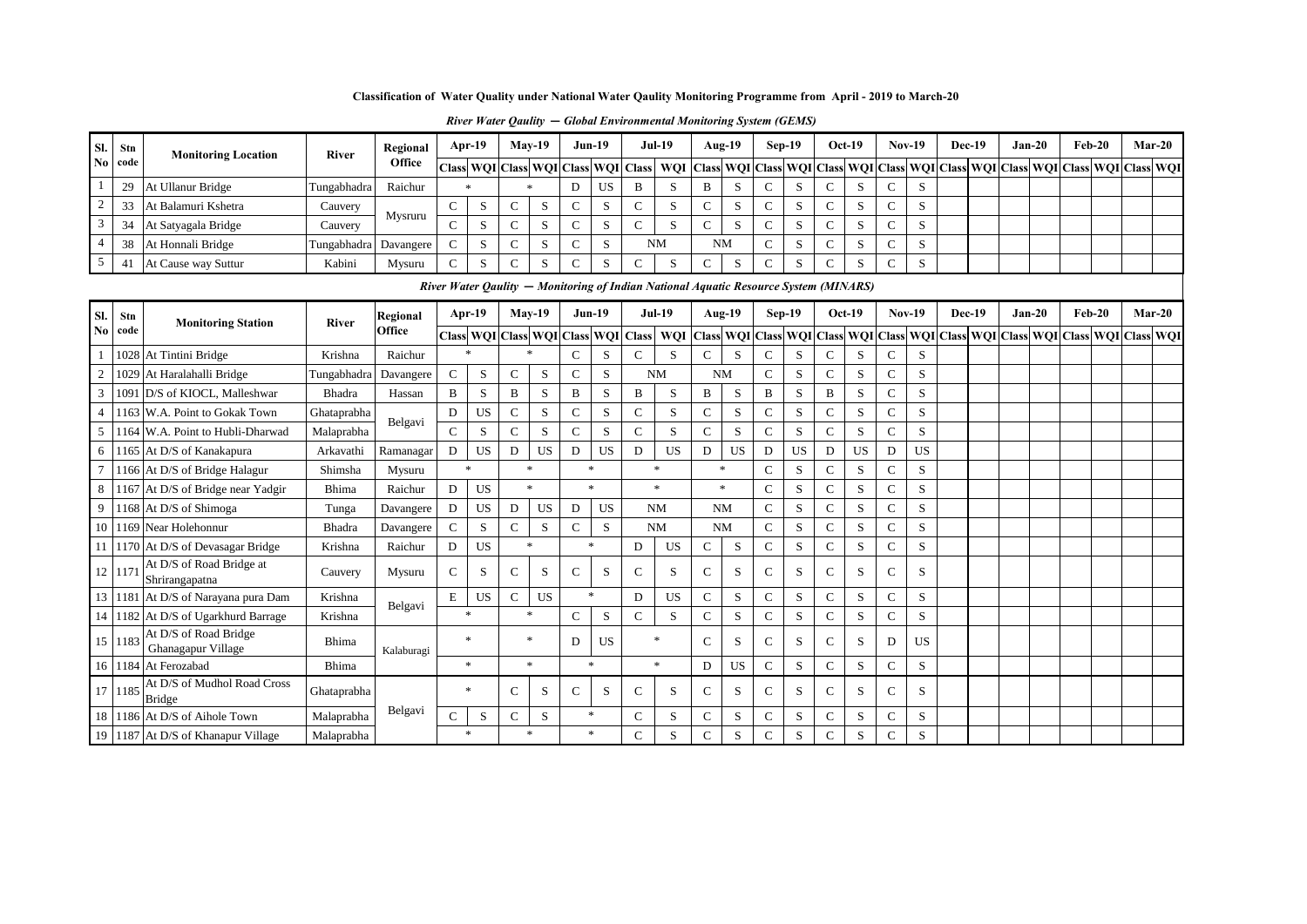| Classification of Water Quality under National Water Qaulity Monitoring Programme from April - 2019 to March-20 |  |  |
|-----------------------------------------------------------------------------------------------------------------|--|--|
|                                                                                                                 |  |  |

| Sl.                    | Stn     | <b>Monitoring Station</b>                                                  | River              | Regional   |               | Apr-19           |             | $Mav-19$  | $Jun-19$                  |             |               | <b>Jul-19</b> |               | <b>Aug-19</b> |               | $Sep-19$  |               | $Oct-19$  | <b>Nov-19</b> |           | <b>Dec-19</b> | $Jan-20$ | $Feb-20$                                                                                  |  | $Mar-20$ |
|------------------------|---------|----------------------------------------------------------------------------|--------------------|------------|---------------|------------------|-------------|-----------|---------------------------|-------------|---------------|---------------|---------------|---------------|---------------|-----------|---------------|-----------|---------------|-----------|---------------|----------|-------------------------------------------------------------------------------------------|--|----------|
| $\mathbf{N}\mathbf{0}$ | code    |                                                                            |                    | Office     |               | <b>Class WOI</b> |             |           | Class WQI Class WQI Class |             |               | <b>WQI</b>    |               |               |               |           |               |           |               |           |               |          | Class WQI Class WQI Class WQI Class WQI Class WQI Class WQI Class WQI Class WQI Class WQI |  |          |
| 20                     |         | 1195 At Kushalnagar                                                        | Cauvery            |            | B             | S                | B           | S         | B                         | S           | B             | S             | B             | S             | B             | S         | B             | S         | B             | S         |               |          |                                                                                           |  |          |
|                        |         | 21   1196 D/S of Hunsur Town                                               | Lakshman<br>Tirtha | Mysuru     |               | $\ast$           | $\ast$      |           | $\ast$                    |             |               | $\ast$        | $\mathcal{C}$ | S             | $\mathcal{C}$ | S         | D             | <b>US</b> | $\mathcal{C}$ | S         |               |          |                                                                                           |  |          |
| 22                     |         | 1197 At Saragur Village                                                    | Kabini             |            | $\mathbf C$   | S                | $\mathbf C$ | ${\bf S}$ | $\mathbf C$               | S           | $\mathcal{C}$ | S             | $\mathcal{C}$ | S             | $\mathbf C$   | S         | $\mathbf C$   | S         | $\mathbf C$   | S         |               |          |                                                                                           |  |          |
| 23                     |         | 1198 at Napoklu Bridge                                                     | Cauvery            |            | B             | S                | B           | S         | B                         | S           | B             | S             | B             | S             | B             | S         | B             | S         | B             | S         |               |          |                                                                                           |  |          |
| 24                     |         | 1199 At D/S of Holenarasipura Town                                         | Hemavathi          | Hassan     | $\mathbf C$   | S                | $\mathbf C$ | ${\bf S}$ | $\mathbf C$               | $\mathbf S$ | $\mathbf C$   | S             | $\mathbf C$   | S             | $\mathbf C$   | S         | $\mathbf C$   | S         | $\mathsf{C}$  | S         |               |          |                                                                                           |  |          |
| 25                     |         | 1200 Near Yediyur on NH-47                                                 | Shimsha            | Tumakuru   | D             | <b>US</b>        | D           | <b>US</b> | D                         | US          | D             | <b>US</b>     | D             | <b>US</b>     | $\mathbf C$   | S         | $\mathbf D$   | <b>US</b> | $\mathbf C$   | S         |               |          |                                                                                           |  |          |
| 26                     |         | 1386 D/S of Karekura Village                                               | Cauvery            | Mysuru     | $\mathsf{C}$  | S                | $\mathbf C$ | S.        | $\mathcal{C}$             | S           | $\mathcal{C}$ | S             | $\mathcal{C}$ | S             | $\mathsf{C}$  | S         | $\mathcal{C}$ | S         | $\mathcal{C}$ | S         |               |          |                                                                                           |  |          |
| 27                     |         | 1387 D/S of Bhadravathi City                                               | Bhadra             | Davangere  | D             | <b>US</b>        | D           | <b>US</b> | $\mathbf D$               | <b>US</b>   |               | <b>NM</b>     |               | <b>NM</b>     | ${\bf D}$     | <b>US</b> | D             | US        | D             | <b>US</b> |               |          |                                                                                           |  |          |
|                        | 28 1444 | At D/S of West Coast Paper<br>Mills                                        | Kali               | Dharwad    | $\mathbf C$   | S                | $\mathbf C$ | ${\bf S}$ | $\mathcal{C}$             | S           | C             | S             | $\mathcal{C}$ | S             | $\mathsf{C}$  | S         | $\mathbf C$   | S         | $\mathbf C$   | S         |               |          |                                                                                           |  |          |
| 29                     | 1445    | Kabini, W.A. Point at KIADB,<br>Nanjangud                                  | Kabini             | Mysuru     | $\mathcal{C}$ | S                | $\mathbf C$ | S         | $\mathbf C$               | S           | $\mathsf{C}$  | S             | $\mathbf C$   | S             | $\mathsf{C}$  | S         | $\mathsf{C}$  | S         | $\mathsf{C}$  | S         |               |          |                                                                                           |  |          |
|                        |         | 30 1446 Hebbala Valley near Mandya                                         | Hebbala            |            |               | $\ast$           |             | $\ast$    | $\ast$                    |             | E             | <b>US</b>     |               | $\ast$        | D             | <b>US</b> | D             | <b>US</b> | D             | <b>US</b> |               |          |                                                                                           |  |          |
|                        |         | Bhima River Confluence of<br>31 1888 Jewagri Town Sewage Disposal<br>Point | Bhima              | Kalaburagi |               | $\ast$           |             | $\ast$    | $\ast$                    |             |               | $\ast$        | D             | <b>US</b>     | $\mathsf{C}$  | S         | $\mathsf{C}$  | S         | $\mathbf C$   | S         |               |          |                                                                                           |  |          |
| 32                     | 1889    | Ankali Bridge Along<br>Chikkodi Kagwad Road                                | Krishna            | Belgavi    |               | $\ast$           |             | $\ast$    | $\mathcal{C}$             | $\mathbf S$ | $\mathcal{C}$ | S             | $\mathcal{C}$ | S             | $\mathcal{C}$ | S         | $\mathcal{C}$ | S         | $\mathcal{C}$ | S         |               |          |                                                                                           |  |          |
|                        | 33 1891 | Manira at D/S in Intake<br>point to Bidar City                             | Manjra             | Bidar      |               | $\ast$           |             | $\ast$    | $\ast$                    |             |               | $\ast$        |               | $\ast$        |               | $\ast$    | $\ast$        |           | $\ast$        |           |               |          |                                                                                           |  |          |
|                        |         | Netravathi U/S of Dharma Stala<br>34 1892 at Water Supply<br>Intake point  | Netravathi         | Mangaluru  | B             | S                | B           | S         | B                         | S           | B             | S             | B             | S             | B             | S         | B             | S         | B             | S         |               |          |                                                                                           |  |          |
|                        | 35 1893 | Yagachi River Near Pumping<br><b>Stations Hassan City</b>                  | Yagachi            | Hassan     | $\mathsf{C}$  | S                | $\mathbf C$ | S         | $\mathbf C$               | S           | $\mathsf{C}$  | S             | $\mathbf C$   | S             | $\mathsf{C}$  | S         | $\mathsf{C}$  | S         | $\mathsf{C}$  | S         |               |          |                                                                                           |  |          |
|                        |         | U/S Uppinagady Town Before<br>36 1894 Confluence with<br>river Nethravathi | Kumara<br>Dhara    | Mangaluru  | B             | S                | B           | S         | B                         | S           | B             | S             | B             | S             | B             | S         | B             | S         | B             | S         |               |          |                                                                                           |  |          |
| 37                     | 1895    | Kagina D/S of Sewage<br>disposal point                                     | Kagina             | Kalaburagi |               | $\ast$           |             | $\ast$    | $\ast$                    |             |               | $\ast$        | $\mathcal{C}$ | S             | $\mathsf{C}$  | S         | $\mathsf{C}$  | S         | $\mathsf{C}$  | S         |               |          |                                                                                           |  |          |
|                        | 38 1896 | Confluence point of Tunga and<br>Bhadra at Kudli                           | Tunga-<br>Bhadra   | Davangere  | $\mathsf{C}$  | S                | C           | S         | $\mathcal{C}$             | S           |               | <b>NM</b>     |               | <b>NM</b>     | $\mathsf{C}$  | S         | C             | S         | $\mathsf{C}$  | S         |               |          |                                                                                           |  |          |

| I SI.<br>Stn | Manitaring Statian | <b>Divor</b> | Regional | Apr-19 | <b>May-19</b> | Jun-1' | <b>Jul-19</b> | Aug-19 | $Sep-19$ | $Oct-19$ | $Nov-$<br>10<br>- | <b>Dec-19</b> | Jan-20 | Feb-20 | $\sim$<br><b>Mar-20</b> |
|--------------|--------------------|--------------|----------|--------|---------------|--------|---------------|--------|----------|----------|-------------------|---------------|--------|--------|-------------------------|
|              |                    |              |          |        |               |        |               |        |          |          |                   |               |        |        |                         |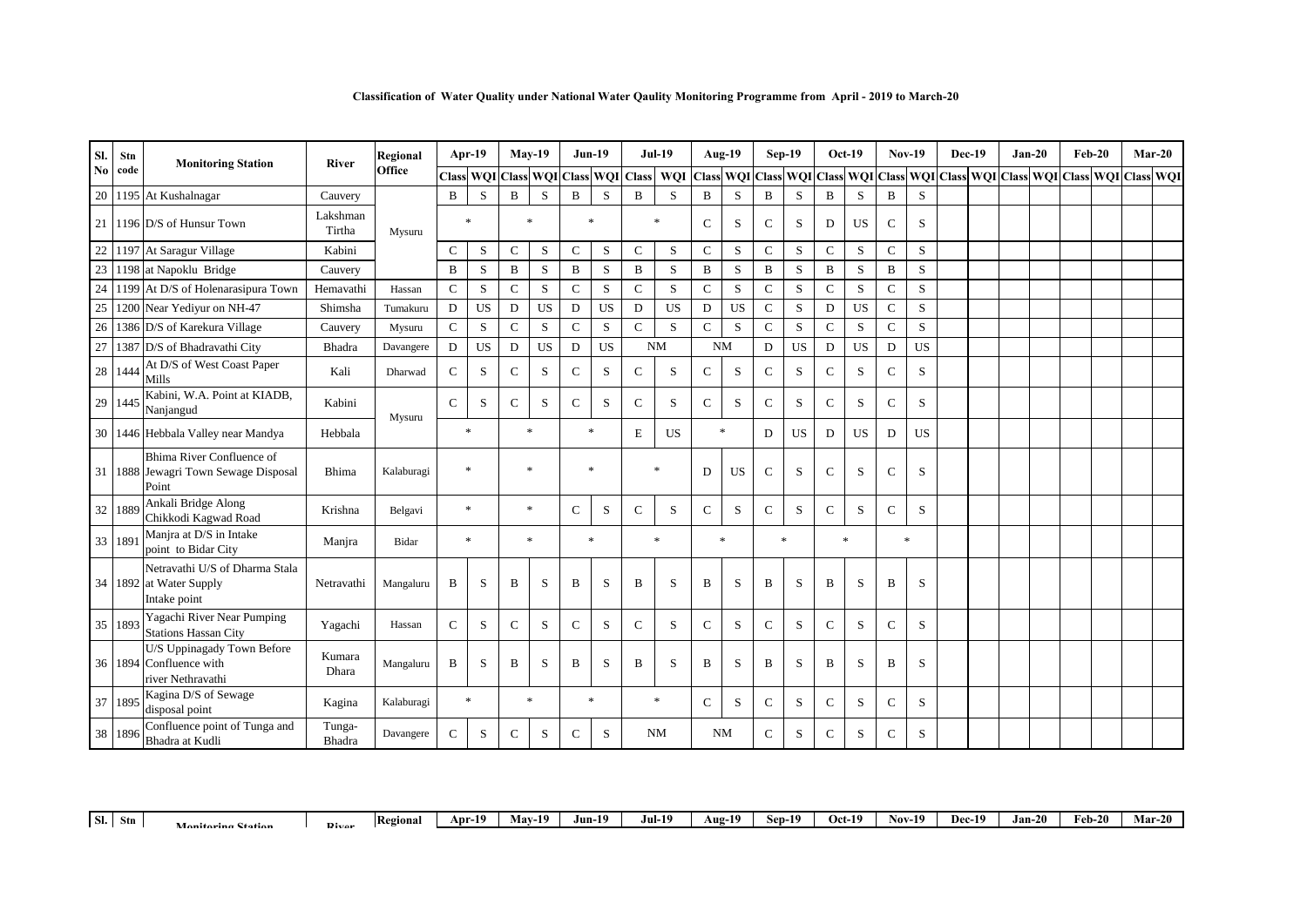|    | No code | голногищ этапон                                                    | <b>IMVCI</b>       | Office     |             | Class WQI Class WQI Class WQI Class |              |           |               |              |               | <b>WOI</b> |               |   |               |   |               |           |                |           |  |  |  | Class WQI Class WQI Class WQI Class WQI Class WQI Class WQI Class WQI Class WQI Class WQI |  |
|----|---------|--------------------------------------------------------------------|--------------------|------------|-------------|-------------------------------------|--------------|-----------|---------------|--------------|---------------|------------|---------------|---|---------------|---|---------------|-----------|----------------|-----------|--|--|--|-------------------------------------------------------------------------------------------|--|
| 39 |         | 2763 Asangi Village                                                | Asangi nalla       |            | $\mathbf C$ | S                                   |              | $\ast$    | $\ast$        |              | $\mathcal{C}$ | S          | $\mathbf C$   | S | $\mathsf{C}$  | S | C             | S         | $\mathcal{C}$  | S         |  |  |  |                                                                                           |  |
|    |         | 40 2764 At Badami Bridge                                           | Malaprabha         | Belgavi    | C           | S                                   |              | $\ast$    | $\mathbf C$   | S            | $\mathbf C$   | S          | $\mathbf C$   | S | $\mathcal{C}$ | S | $\mathbf C$   | S         | $\mathcal{C}$  | S         |  |  |  |                                                                                           |  |
| 41 |         | 2765 U/S of MPM                                                    | Bhadra             |            | С           | S                                   | C            | S         | $\mathbf C$   | S            |               | <b>NM</b>  | <b>NM</b>     |   | $\mathsf{C}$  | S | $\mathcal{C}$ | S         | C              | S         |  |  |  |                                                                                           |  |
|    |         | 42 2766 At New Bridge                                              | Tungabhadra        |            | C           | S                                   | $\mathbf C$  | S         | $\mathcal{C}$ | S            |               | <b>NM</b>  | <b>NM</b>     |   | $\mathsf{C}$  | S | $\mathbf C$   | S         | $\mathcal{C}$  | S         |  |  |  |                                                                                           |  |
| 43 |         | 2767 U/S of HPF Old Bridge                                         | Tungabhadra        |            | C           | S                                   | C            | S         | $\mathbf C$   | S            |               | <b>NM</b>  | <b>NM</b>     |   | $\mathcal{C}$ | S | D             | <b>US</b> | D              | <b>US</b> |  |  |  |                                                                                           |  |
| 44 |         | 2768 D/S of HPF                                                    | Tungabhadra        | Davangere  | D           | <b>US</b>                           | D            | <b>US</b> | D             | <b>US</b>    |               | <b>NM</b>  | <b>NM</b>     |   | $\mathbf C$   | S | $\mathbf C$   | S         | C              | S         |  |  |  |                                                                                           |  |
| 45 |         | 2769 At Jack Well Point                                            | Tungabhadra        |            | C           | S                                   | $\mathbf C$  | S         | $\mathcal{C}$ | S            |               | <b>NM</b>  | <b>NM</b>     |   | $\mathbf C$   | S | $\mathcal{C}$ | S         | $\mathcal{C}$  | S         |  |  |  |                                                                                           |  |
|    |         | 46 2770 At Harihar Water Supply Intake                             | Tungabhadra        |            | D           | US.                                 | D            | <b>US</b> | D             | <b>US</b>    |               | <b>NM</b>  | <b>NM</b>     |   | $\mathcal{C}$ | S | C             | S         | C              | S         |  |  |  |                                                                                           |  |
|    | 47 2771 | U/S of KIOCL                                                       | Bhadra             | Hassan     | B           | S                                   | B            | S         | B             | S            | B             | S          | B             | S | B             | S | B             | S         | B              | S         |  |  |  |                                                                                           |  |
|    |         | 48 2772 D/S of Kattemalavadi                                       | Lakshman<br>Tirtha | Mysuru     |             | $\ast$                              | $\ast$       |           | $\ast$        |              | D             | <b>US</b>  | $\mathsf{C}$  | S | $\mathbf C$   | S | D             | <b>US</b> | C              | S         |  |  |  |                                                                                           |  |
|    |         | 49 2773 At Bannur Bridge                                           | Cauvery            |            | C           | S                                   | C            | S         | $\mathbf C$   | S            | $\mathbf C$   | S          | $\mathbf C$   | S | $\mathbf C$   | S | $\mathbf C$   | S         | $\mathcal{C}$  | S         |  |  |  |                                                                                           |  |
|    |         | 50 2774 At Ranganathittu                                           | Cauvery            |            | $\mathbf C$ | S                                   | $\mathbf C$  | S         | $\mathbf C$   | S            | $\mathbf C$   | S          | ${\bf C}$     | S | $\mathbf C$   | S | $\mathbf C$   | S         | $\mathbf C$    | S         |  |  |  |                                                                                           |  |
|    | 51 2775 | At Bathing Ghat,<br>Nanjanagud                                     | Kabini             | Mysuru     | $\mathbf C$ | S                                   | $\mathsf{C}$ | S         | $\mathbf C$   | S            | $\mathcal{C}$ | S          | $\mathbf C$   | S | $\mathsf{C}$  | S | $\mathbf C$   | S         | $\mathcal{C}$  | S         |  |  |  |                                                                                           |  |
| 52 |         | 2776 D/S of Gangawathi                                             | Tungabhadra        | Raichur    | B           | S                                   | B            | S         | $\mathbf{B}$  | S            | B             | S          | B             | S | $\mathbf C$   | S | C             | S         | $\overline{C}$ | S         |  |  |  |                                                                                           |  |
|    | 53 2777 | At Shahabad Bridge                                                 | Kagina             |            |             | $\ast$                              | $\ast$       |           | $\ast$        |              |               | $\ast$     | $\mathbf C$   | S | $\mathsf{C}$  | S | $\mathbf C$   | S         | $\mathcal{C}$  | S         |  |  |  |                                                                                           |  |
|    | 54 4499 | Benniothora dam<br>Kurkota village,                                |                    | Kalaburagi | NI          |                                     | С            | S         | $\mathbf C$   | S            | C             | S          | $\mathbf C$   | S | $\mathbf C$   | S | $\mathbf C$   | S         | $\mathcal{C}$  | S         |  |  |  |                                                                                           |  |
|    |         | Kagina river at D/S of<br>55 4500 bridge cum barrage,<br>Sadem Tq. |                    |            |             | NI                                  | $\ast$       |           | $\ast$        |              |               | $\ast$     | $\mathcal{C}$ | S | $\mathcal{C}$ | S | C             | S         | $\mathcal{C}$  | S         |  |  |  |                                                                                           |  |
|    |         | 56 2780 U/S of WCPM, Dandeli                                       | Kali               | Dharwad    | $\mathbf C$ | S                                   | C            | S         | $\mathbf C$   | S            | $\mathbf C$   | S          | $\mathbf C$   | S | $\mathbf C$   | S | $\mathsf{C}$  | S         | $\mathcal{C}$  | S         |  |  |  |                                                                                           |  |
|    | 57 2781 | D/S of Alamatti Dam                                                | Krishna            | Belgavi    | E           | <b>US</b>                           | $\mathbf C$  | S         | $\ast$        |              | D             | <b>US</b>  | $\mathbf C$   | S | $\mathbf C$   | S | $\mathsf{C}$  | S         | $\mathcal{C}$  | S         |  |  |  |                                                                                           |  |
|    | 58 3558 | Dodesugur bridge gaugung<br>Station                                | Tungabhadra        | Raichur    |             | $\ast$                              | $\ast$       |           | $\mathcal{C}$ | S            |               | $\ast$     | $\mathbf C$   | S | $\mathbf C$   | S | C             | S         | D              | <b>US</b> |  |  |  |                                                                                           |  |
|    | 59 3562 | Thumbe water supply<br>station to Mangalore city                   | Nethravathi        | Mangaluru  | B           | S                                   | B            | S         | B             | <sub>S</sub> | B             | S          | B             | S | B             | S | B             | S         | $\mathcal{C}$  | S         |  |  |  |                                                                                           |  |
|    |         | 60 3563 U/s of Uppinangady town                                    | Nethravathi        |            | B           | S                                   | B            | S         | $\ast$        |              |               | $\ast$     | B             | S | B             | S | $\mathbf C$   | S         | B              | S         |  |  |  |                                                                                           |  |

| SI. | Stn     |                           | <b>River</b> | Regional |              | Apr-19 | May- | 10<br>-12 | Jun-19                   |      | Jul-19   | Aug- $1^\circ$     | Sep-19 |                     | $Oct-19$ |         | <b>Nov-19</b> |                         | Dec-19 | Jan-20                 |         | Feb-20 |        | Mar- | $\sim$ $\sim$ |
|-----|---------|---------------------------|--------------|----------|--------------|--------|------|-----------|--------------------------|------|----------|--------------------|--------|---------------------|----------|---------|---------------|-------------------------|--------|------------------------|---------|--------|--------|------|---------------|
|     | No code | <b>Monitoring Station</b> |              | Office   | <b>Class</b> | : WOLC |      |           | . Class WOI Class WOI C' | Aass | - WOL CI | <b>Class WOI C</b> |        | <b>Class WOI C'</b> | ∟lassi   | J WOLCL |               | $\Delta$ lass WOI $C^r$ |        | <b>Class WOI Class</b> | : WOLCI | lass   | WOI C. | Aass | <b>WOI</b>    |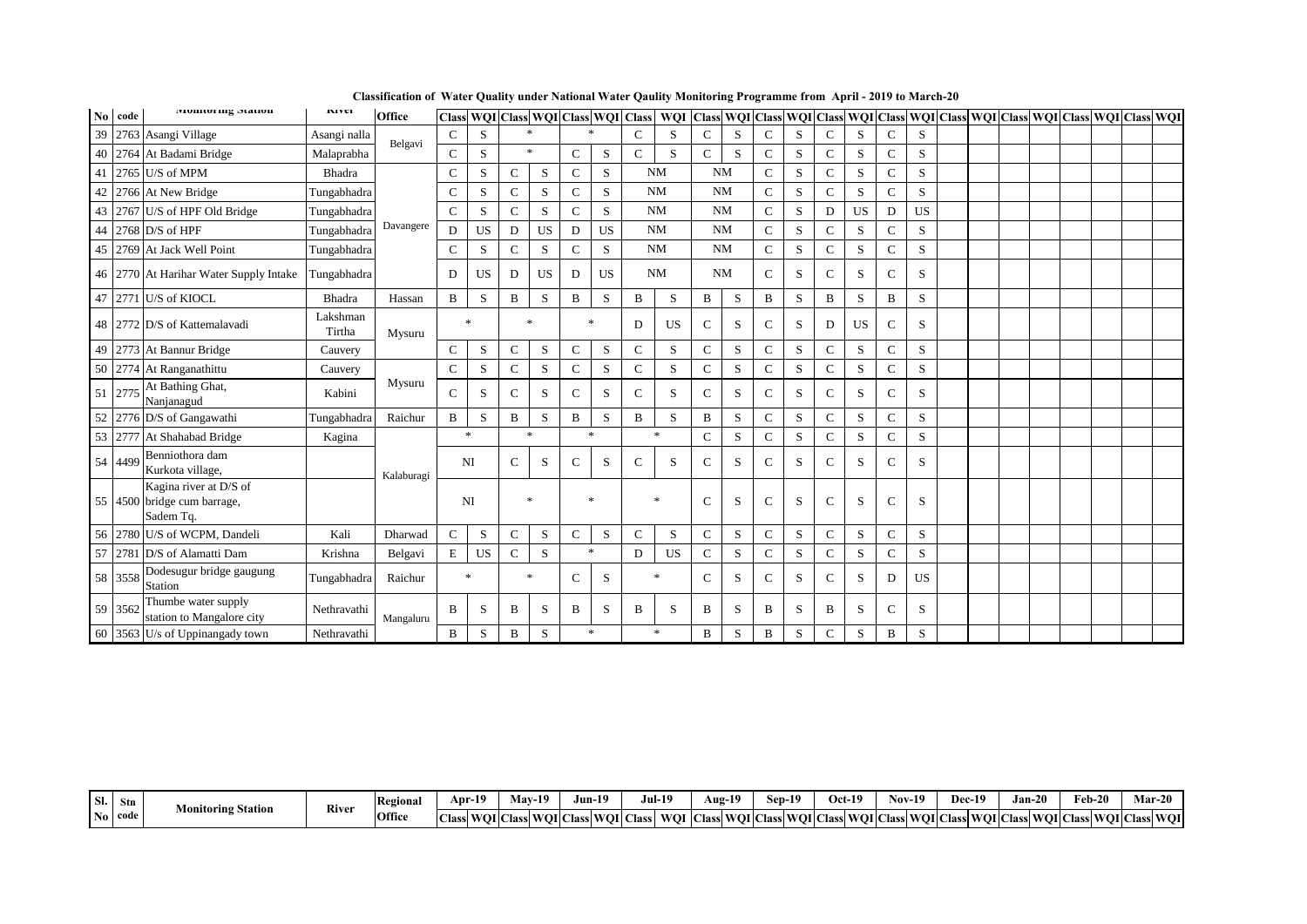|    |         | 61 3566 KRS Dam Mandya                                                         | Cauvery             |        | $\mathbf C$   | S                   | $\mathsf{C}$ | S              | $\mathsf{C}$  | S           | $\mathbf C$   | S      | $\mathbf C$   | ${\bf S}$   | $\mathsf{C}$  | S           | $\mathbf C$   | S         | $\mathbf C$    | S         |  |  |  |  |
|----|---------|--------------------------------------------------------------------------------|---------------------|--------|---------------|---------------------|--------------|----------------|---------------|-------------|---------------|--------|---------------|-------------|---------------|-------------|---------------|-----------|----------------|-----------|--|--|--|--|
| 62 |         | 3567 D/s Shimsha near Madduar town                                             | Shimsha             |        |               | $\ast$              |              | $\ast$         |               | $\ast$      |               | $\ast$ | $*$           |             | $\ast$        |             | $\mathbf C$   | S         | $\mathbf C$    | S         |  |  |  |  |
|    | 63 3568 | Water supply intakepoint to<br>Srirangapatna town                              | Cauvery             |        | C             | S                   | $\mathbf C$  | S              | $\mathcal{C}$ | S           | $\mathcal{C}$ | S.     | $\mathbf C$   | S           | $\mathsf{C}$  | S           | $\mathcal{C}$ | S         | $\mathbf C$    | S         |  |  |  |  |
|    | 64 3569 | Water supply intake point to<br>Mandva town                                    | Cauvery             |        | $\mathbf C$   | S                   | $\mathsf{C}$ | S              | $\mathbf C$   | S           | $\mathbf C$   | S      | $\mathbf C$   | S           | $\mathsf{C}$  | S           | $\mathbf C$   | S         | $\mathbf C$    | S         |  |  |  |  |
| 65 |         | 3570 D/s of KR Nagar bridge                                                    | Cauvery             |        |               | $\boldsymbol{\ast}$ | $\mathbf C$  | S              | $\mathbf C$   | S           | $\mathbf C$   | S      | $\mathbf C$   | ${\bf S}$   | $\mathbf C$   | ${\bf S}$   | $\mathbf C$   | S         | $\mathsf{C}$   | S         |  |  |  |  |
|    |         | 66 3571 U/s of KR Nagar                                                        | Cauvery             |        | C             | S                   | $\mathbf{C}$ | $\overline{S}$ | $\mathcal{C}$ | S           | $\mathcal{C}$ | S      | $\mathcal{C}$ | S           | $\mathbf C$   | S           | $\mathcal{C}$ | S         | $\mathcal{C}$  | S         |  |  |  |  |
| 67 | 3572    | Water supply intake point to<br>Hunsur town                                    | Lakshman<br>Thirtha |        |               | $\ast$              | $\ast$       |                |               | $\ast$      | $\mathcal{C}$ | S      | $\mathbf C$   | S           | $\mathsf{C}$  | S           | D             | <b>US</b> | $\mathbf C$    | S         |  |  |  |  |
| 68 |         | 3573 D/s of Kushalanagar town                                                  | Cauvery             |        | C             | S                   | B            | S              | B             | S           | B             | S      | B             | S           | $\, {\bf B}$  | S           | $\, {\bf B}$  | S         | B              | S         |  |  |  |  |
|    | 69 3574 | Water supply intake point to<br>Madikeri town (Kootehole)                      | Cauvery             |        | B             | S                   | B            | S              | $\mathbf B$   | S           | B             | S      | $\mathbf B$   | S           | $\mathbf B$   | S           | B             | S         | B              | S         |  |  |  |  |
|    |         | U/s Intake point to Nanjanagud<br>70 3575 & Gundlupet<br>at Debur              | Kabini              | Mysuru | $\mathcal{C}$ | S                   | $\mathbf C$  | S              | $\mathbf C$   | S           | $\mathcal{C}$ | S      | $\mathcal{C}$ | ${\bf S}$   | $\mathcal{C}$ | S           | $\mathcal{C}$ | S         | $\mathbf C$    | S         |  |  |  |  |
|    | 71 3576 | Water supply intake point to<br>Mysore pump house                              | Cauvery             |        | $\mathcal{C}$ | S                   | $\mathbf C$  | ${\bf S}$      | $\mathbf C$   | S           | $\mathbf C$   | S      | $\mathbf C$   | S           | $\mathcal{C}$ | S           | $\mathbf C$   | S         | $\overline{C}$ | ${\bf S}$ |  |  |  |  |
|    | 72 3577 | Water supply intake point to<br>T. Narasipura                                  | Kabini              |        | C             | S                   | $\mathbf C$  | S              | $\mathcal{C}$ | S           | $\mathsf{C}$  | S.     | $\mathsf{C}$  | S           | $\mathsf{C}$  | S           | $\mathbf C$   | S         | C              | S         |  |  |  |  |
|    |         | D/s of Cauvery Maddur water<br>73 3578 supply treatment plant at @<br>Bachalli | Cauvery             |        | C             | S                   | C            | S              | $\mathcal{C}$ | S           | C             | S      | $\mathsf{C}$  | S           | $\mathsf{C}$  | S           | C             | S         | C              | S         |  |  |  |  |
|    | 74 3579 | Water supply intake point at<br>Kollegala, Dasanapura                          | Cauvery             |        | C             | S                   | $\mathbf C$  | S              | $\mathbf C$   | S           | $\mathcal{C}$ | S.     | $\mathbf C$   | S           | $\mathcal{C}$ | S           | $\mathbf C$   | S         | $\mathcal{C}$  | S         |  |  |  |  |
|    | 75 3580 | Water supply intake point<br>to Malavalli                                      | Cauvery             |        | C             | S                   | $\mathbf C$  | S              | $\mathbf C$   | S           | $\mathsf{C}$  | S.     | $\mathbf C$   | S           | $\mathsf{C}$  | S           | $\mathbf C$   | S         | C              | S         |  |  |  |  |
|    | 76 358  | Water supply intake point at<br>Torekadanahalli                                | Cauvery             |        | $\mathcal{C}$ | S                   | $\mathbf C$  | S              | $\mathbf C$   | S           | $\mathcal{C}$ | S      | $\mathcal{C}$ | S           | $\mathcal{C}$ | S           | $\mathcal{C}$ | S         | $\mathbf C$    | S         |  |  |  |  |
| 77 |         | 4087 NR Bridge, Ankola                                                         | Gangavali           |        | $\mathbf C$   | $\mathbf S$         | $\mathbf C$  | S              | ${\bf C}$     | $\mathbf S$ | $\mathbf C$   | S      | D             | $\mathbf S$ | $\mathbf C$   | $\mathbf S$ | $\mathbf C$   | S         | $\mathbf C$    | S         |  |  |  |  |
| 78 |         | 4088 Aghanashini River                                                         | Aghanashini         |        | $\mathbf C$   | S                   | $\mathbf C$  | S              | $\mathbf C$   | $\mathbf S$ | $\mathcal{C}$ | S.     | D             | ${\bf S}$   | $\mathbf C$   | S           | $\mathcal{C}$ | S         | $\mathbf{C}$   | S         |  |  |  |  |
| 79 |         | 4089 Hadinabal Bridge                                                          | Gundabai            | Karwar | $\mathbf C$   | S                   | $\mathbf C$  | S              | $\mathbf C$   | S           | $\mathcal{C}$ | S      | $\mathcal{C}$ | S           | $\mathsf{C}$  | S           | $\mathcal{C}$ | S         | $\mathbf{C}$   | S         |  |  |  |  |
|    |         | 80 4090 NR Bridge, at Honnavara                                                | Sharavathi          |        | $\mathbf C$   | S                   | $\mathsf{C}$ | S              | $\mathbf C$   | S           | $\mathbf C$   | S      | D             | $\mathbf S$ | ${\bf C}$     | S           | $\mathbf C$   | S         | $\mathbf C$    | S         |  |  |  |  |

| Sl. | Stn     |                           |           | Regional | $Arr-19$ | <b>Mav-19</b> | Jun-19 |                                                 | Jul-19                                                                                              | Aug- $19$ | $\overline{10}$<br>Sep-19 |        | <b>Oct-19</b> | $Nov-19$ |  | Dec-19 | Jan-20 | $\sim$ $\sim$ | Feb-20 |  | Mar-20 |
|-----|---------|---------------------------|-----------|----------|----------|---------------|--------|-------------------------------------------------|-----------------------------------------------------------------------------------------------------|-----------|---------------------------|--------|---------------|----------|--|--------|--------|---------------|--------|--|--------|
|     | No code | <b>Monitoring Station</b> | River     | Office   |          |               |        | Class   WOI   Class   WOI   Class   WOI   Class | WQI  Class  WQI  Class  WQI  Class  WQI  Class  WQI  Class  WQI  Class  WQI  Class  WQI  Class  WQI |           |                           |        |               |          |  |        |        |               |        |  |        |
| 81  | . 14091 | INR Kadivinakatte Dam     | enkatpur/ |          |          |               |        |                                                 |                                                                                                     |           |                           | $\sim$ |               |          |  |        |        |               |        |  |        |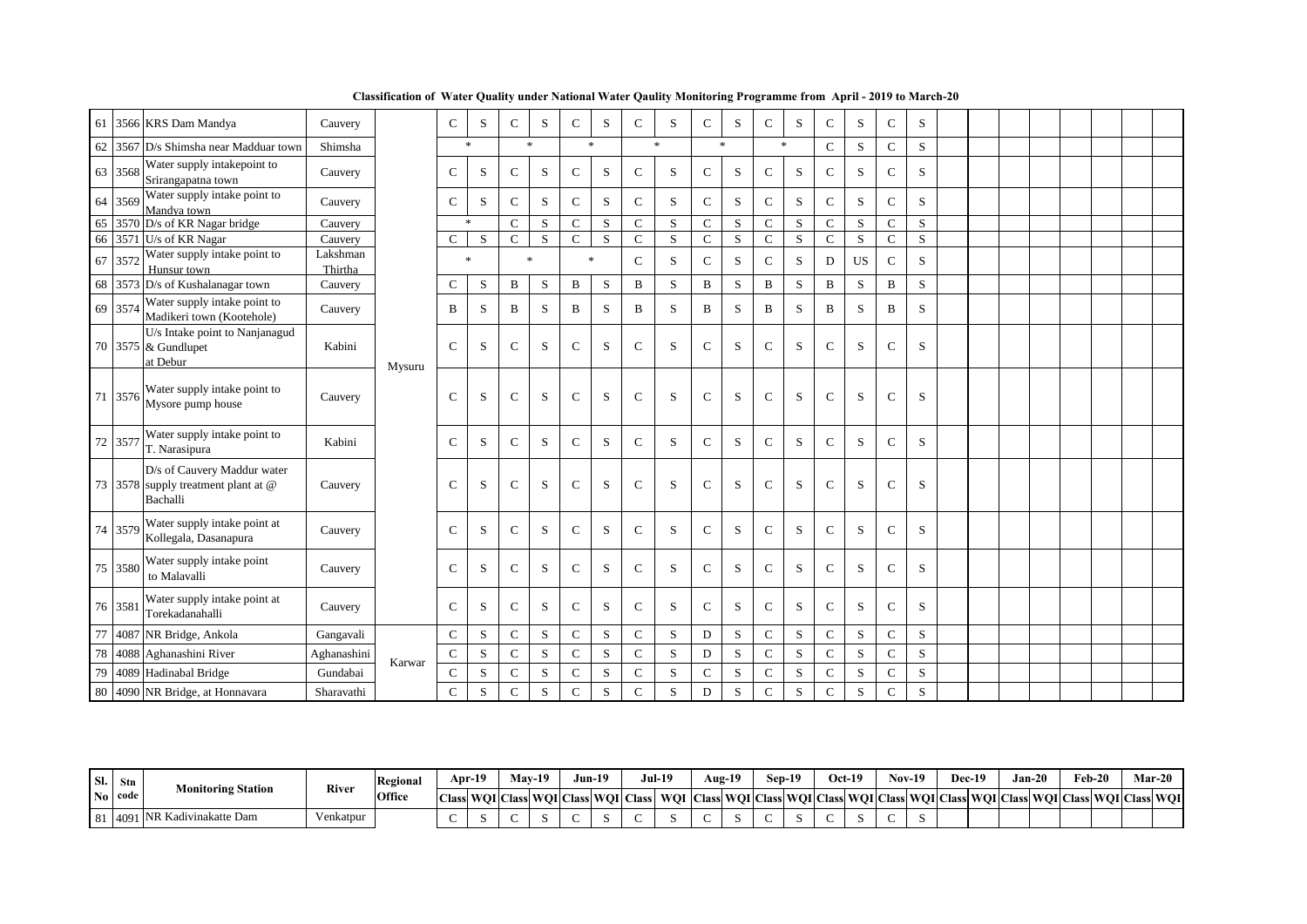|    | 82 4496 | Aghanashini River<br>Marigadde(Sirsi)                                                       |                           | Karwar    |              | NI        |              | NI     | $\mathcal{C}$ | S            | $\mathbf{C}$ | S         | $\mathbf C$ | S  | C             | S            | $\mathcal{C}$ | S | C              | S |  |  |  |  |
|----|---------|---------------------------------------------------------------------------------------------|---------------------------|-----------|--------------|-----------|--------------|--------|---------------|--------------|--------------|-----------|-------------|----|---------------|--------------|---------------|---|----------------|---|--|--|--|--|
|    |         | 83 4497 Kengre hole (Sirsi)                                                                 | Aghanashini               |           |              | NI        |              | NI     | $\mathcal{C}$ | S            | C            | S         | $\mathbf C$ | S  | $\mathcal{C}$ | S            | C             | S | $\mathbf C$    | S |  |  |  |  |
| 84 |         | 4498 Sanavalli Dam, Mungod                                                                  |                           |           | <b>NI</b>    |           |              | NI     | $\mathcal{C}$ | S            | $\mathbf C$  | S         | $\mathbf C$ | S  | $\mathcal{C}$ | S            | $\mathcal{C}$ | S | $\mathbf C$    | S |  |  |  |  |
|    | 85 4098 | Rakkasakoppa Reservoir<br>Rakkasakoppa Vill Belagavi                                        | Rakkasakopp<br>Reservor   | Belgavi   | $\mathsf{C}$ | S         | C            | S      | $\mathbf C$   | S            | $\mathbf{C}$ | S         | $\mathbf C$ | S  | $\mathcal{C}$ | S            | $\mathbf C$   | S | $\mathbf C$    | S |  |  |  |  |
|    |         | 86 4099 D/S Barachuki Falls Sathegala                                                       | Cauvery                   |           | C            | S         | C            | S      | $\mathcal{C}$ | S            | C            | S         | $\mathbf C$ | S  | $\mathsf{C}$  | S            | $\mathcal{C}$ | S | C              | S |  |  |  |  |
|    |         | 87 4100 Attigullipura Chamarajanagar                                                        | Suvaranvathi<br>Reservoir | Mysuru    | C            | S         | C            | S      | $\mathcal{C}$ | S            | C            | S         | $\mathbf C$ | S  | C             | S            | $\mathcal{C}$ | S | C              | S |  |  |  |  |
|    | 88 4101 | Gundal Kollegala Tq &<br>Chamarajanagar Dist                                                | Gundal<br>Reservoir       |           | C            | S         | Ċ.           | S      | $\mathcal{C}$ | S            | $\mathbf C$  | S         | $\mathbf C$ | S  | $\mathsf{C}$  | S            | $\mathbf{C}$  | S | $\mathbf{C}$   | S |  |  |  |  |
|    | 89 4102 | D/S of cauvery at<br>Bhagamandala Bridge                                                    | Cauvery                   |           | B            | S         |              | $\ast$ | $\mathcal{C}$ | S            | B            | S         | B           | S  | B             | S            | B             | S | B              | S |  |  |  |  |
|    |         | D/S of Cauvery at Kanive<br>90 4103 Ramaligeswara Tempale Bridge<br>Kushalnagar             | Cauvery                   | Mysuru    | B            | S         | B            | S      | B             | S            | B            | S         | B           | S  | B             | S            | B             | S | B              | S |  |  |  |  |
|    |         | Ghatprabha River, Davalshwar<br>91 4104 Braaga Jackwell for Drinking<br><b>Water Supply</b> | Ghatprabha                | Belagavi  |              | $\ast$    | C            | S      | $\mathcal{C}$ | S            | $\mathbf C$  | S         | $\mathbf C$ | S  | $\mathsf{C}$  | S            | $\mathcal{C}$ | S | $\overline{C}$ | S |  |  |  |  |
|    | 92 4105 | Bhadra River D/S MPM,<br>Bhadrawati                                                         | <b>Bhadra</b>             |           | D            | <b>US</b> | C            | S      | $\mathcal{C}$ | <sub>S</sub> |              | <b>NM</b> |             | NM | $\mathcal{C}$ | <sub>S</sub> | $\mathcal{C}$ | S | $\mathcal{C}$  | S |  |  |  |  |
|    | 93 4106 | Tunga River U/S<br>Shivamogga                                                               | Tunga                     | Davangere | $\mathsf{C}$ | S         | $\mathbf{C}$ | S      | $\mathcal{C}$ | S            |              | NM        |             | NM | $\mathcal{C}$ | S            | $\mathcal{C}$ | S | $\mathbf C$    | S |  |  |  |  |
|    |         | 94 4494 Tungabhadra river at Mylara                                                         | Tunga                     |           | <b>NI</b>    |           |              | NI     | $\mathcal{C}$ | S            |              | <b>NM</b> |             | NM | $\mathcal{C}$ | S            | $\mathbf{C}$  | S | C              | S |  |  |  |  |
|    |         | 95 4495 Tungabhadra river at Aravi                                                          | Tunga                     |           |              | NI        |              | NI     | $\mathbf C$   | S            |              | NM        |             | NM | $\mathcal{C}$ | S            | $\mathbf C$   | S | $\mathbf C$    | S |  |  |  |  |

**Classification of Water Quality under National Water Qaulity Monitoring Programme from April - 2019 to March-20**

**Lake/ Tanks Water Samples Classification for the month of April - 2019 to March - 2020 of Bengaluru Urban & Rural District**

Pinakini Sarjapura D | US | D | US | D | US | D | US | E | US | D | US | D | US | E | US

97 4108 Akravathir River Before Arkavathi D US D US D US D US D US D US D US D US

Confluence At Sangam Cauvery <sup>D</sup> US <sup>C</sup> <sup>S</sup> <sup>C</sup> <sup>S</sup> <sup>D</sup> US <sup>D</sup> US <sup>D</sup> US <sup>D</sup> US <sup>D</sup> US

*Monitoring of Indian National Aquatic Resource System (MINARS)* 

96  $\left| 4107 \right|$ Dakshina Pinakini River Near Mugalur Bridge,

98  $4109$  Cauvery River Before

Dakshina

Ramanagar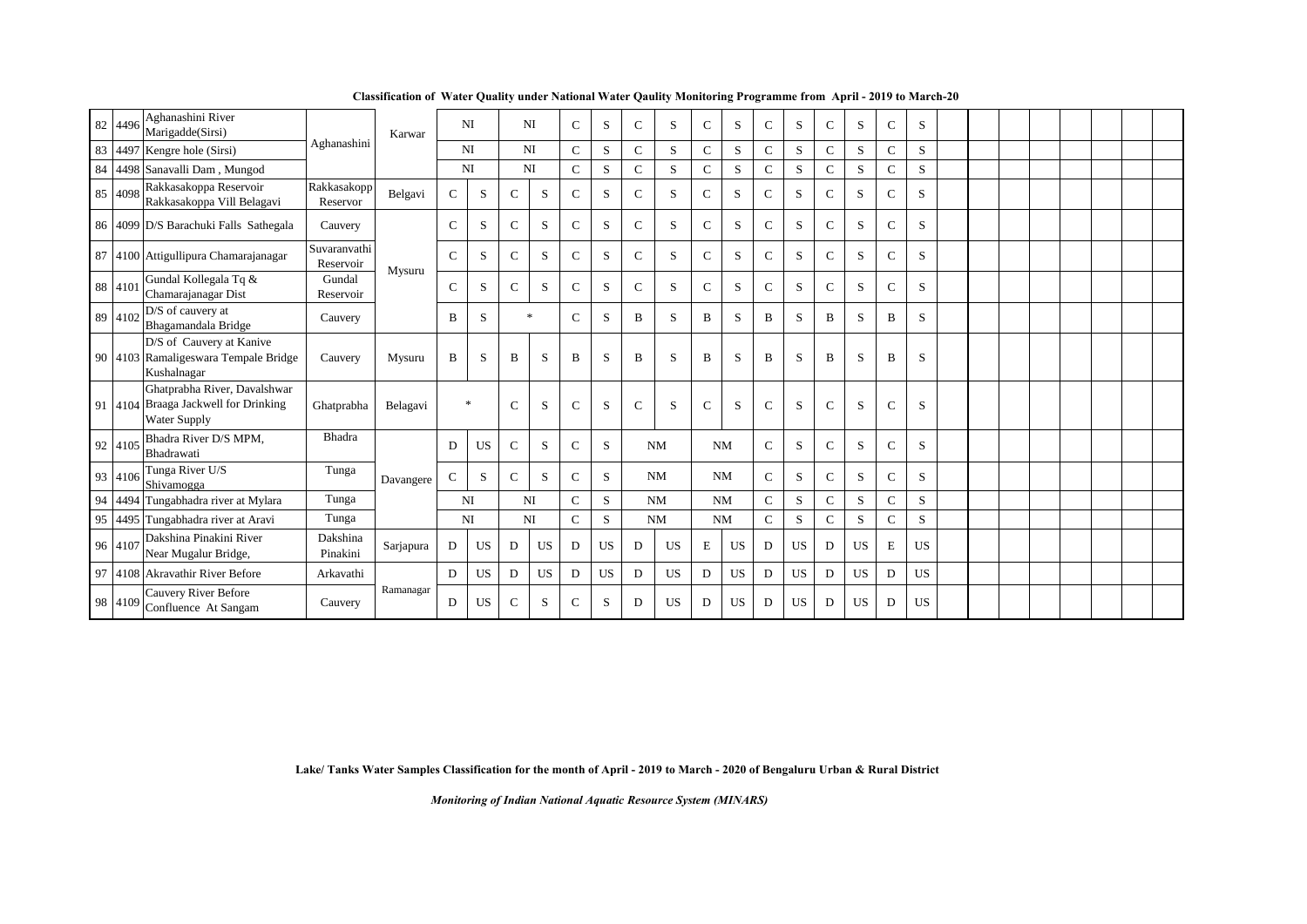| sl.             | Stn     | <b>Monitoring Station</b>         | <b>Regional Office</b> |   | Apr-19    |                     | $May-19$  | $Jun-19$                            |           |             | <b>Jul-19</b> | Aug-19                                                                                        |             | $Sep-19$  | $Oct-19$         | <b>Nov-19</b>  | <b>Dec-19</b> | $Jan-20$ | $Feb-20$ | $Mar-20$ |  |
|-----------------|---------|-----------------------------------|------------------------|---|-----------|---------------------|-----------|-------------------------------------|-----------|-------------|---------------|-----------------------------------------------------------------------------------------------|-------------|-----------|------------------|----------------|---------------|----------|----------|----------|--|
|                 | No code |                                   |                        |   |           |                     |           | Class WQI Class WQI Class WQI Class |           |             |               | WQI Class WQI Class WQI Class WQI Class WQI Class WQI Class WQI Class WQI Class WQI Class WQI |             |           |                  |                |               |          |          |          |  |
|                 |         | 3589 Madiwala Lake                |                        | D | <b>US</b> | D                   | <b>US</b> | D                                   | <b>US</b> | E           | <b>US</b>     | $\ast$                                                                                        | D           | US        | $\ast$           |                |               |          |          |          |  |
| $\overline{2}$  |         | 3602 Bellandur lake               |                        | D | <b>US</b> | $\mathbf E$         | <b>US</b> | $\mathbf E$                         | <b>US</b> | E           | <b>US</b>     | $\ast$                                                                                        | E           | <b>US</b> | $\ast$           | $\ast$         |               |          |          |          |  |
| $\overline{3}$  |         | 3609 Ibblur Lake                  |                        |   | $\ast$    | $\ast$              |           | $\ast$                              |           |             | $\ast$        | $\ast$                                                                                        |             | $\ast$    | $\ast$           | $\ast$         |               |          |          |          |  |
| $\overline{4}$  | 3611    | Kaikondanahalli Lake              |                        | D | US        | E                   | <b>US</b> | $\mathbf E$                         | <b>US</b> | E           | <b>US</b>     | $\ast$                                                                                        | $\mathbf E$ | US        | $\ast$           | $\ast$         |               |          |          |          |  |
| 5               |         | 3612 Agaram lake                  |                        | D | US        | E                   | <b>US</b> | D                                   | <b>US</b> | E           | <b>US</b>     | $\ast$                                                                                        | D           | <b>US</b> | $\ast$           | $\ast$         |               |          |          |          |  |
| 6               |         | 3613 Gottegre lake                |                        |   | $\ast$    | $\boldsymbol{\ast}$ |           | $\mathbf{r}$                        |           |             | <b>sk</b>     | $\mathbf{x}$                                                                                  |             | $\ast$    | $\ast$           | $\ast$         |               |          |          |          |  |
| $\tau$          |         | 3614 Puttenahalli lake (s)        |                        | Ε | <b>US</b> | D                   | <b>US</b> | D                                   | <b>US</b> | D           | <b>US</b>     | $\ast$                                                                                        | D           | <b>US</b> | $\ast$           | $\ast$         |               |          |          |          |  |
| 8               |         | 3615 Arakere lake                 |                        | Ε | <b>US</b> | D                   | <b>US</b> | D                                   | <b>US</b> | E           | <b>US</b>     | $\ast$                                                                                        | D           | <b>US</b> | $\ast$           | $\ast$         |               |          |          |          |  |
| 9 <sup>°</sup>  |         | 3616 Kalena agrahara lake         |                        |   | $\ast$    | $\ast$              |           | $\ast$                              |           |             | $\ast$        | $\ast$                                                                                        | D           | <b>US</b> | $\ast$           | $\ast$         |               |          |          |          |  |
|                 |         | 10 3617 Hulimavu lake             |                        | E | <b>US</b> | D                   | <b>US</b> | D                                   | <b>US</b> | D           | <b>US</b>     | $\ast$                                                                                        | ${\bf D}$   | <b>US</b> | $\ast$           | $\ast$         |               |          |          |          |  |
|                 |         | 11 3618 Singasandra lake          | Bommanahalli           | D | <b>US</b> | E                   | US        | D                                   | <b>US</b> | E           | <b>US</b>     | *                                                                                             | D           | <b>US</b> | $\ast$           | $\ast$         |               |          |          |          |  |
|                 |         | 12 3619 Begur tank                |                        |   | $\ast$    | $\ast$              |           | $\mathbf{x}$                        |           |             | $\ast$        | $\ast$                                                                                        |             | $\ast$    | $\ast$           | $\ast$         |               |          |          |          |  |
|                 |         | 13 3620 Parappana agrahara lake   |                        | D | <b>US</b> | D                   | <b>US</b> | $\mathbf E$                         | <b>US</b> | $\mathbf E$ | <b>US</b>     | $\ast$                                                                                        | D           | <b>US</b> | $\ast$           | $\ast$         |               |          |          |          |  |
|                 |         | 14 3621 Harlur Lake               |                        | D | <b>US</b> | E                   | <b>US</b> | $\mathbf E$                         | <b>US</b> | D           | <b>US</b>     | $\ast$                                                                                        | D           | <b>US</b> | $\ast$           | $\ast$         |               |          |          |          |  |
|                 |         | 15 3622 Somasundra palya lake     |                        |   | *         |                     | $\ast$    | $\ast$                              |           |             | $\ast$        | $\ast$                                                                                        |             | $\ast$    | $\ast$           | $\ast$         |               |          |          |          |  |
|                 |         | 16 4542 Basavanapura Lake         |                        |   | NI        | <b>NI</b>           |           | NI                                  |           |             | <b>NI</b>     | NI                                                                                            |             | NI        | NI               | N <sub>I</sub> |               |          |          |          |  |
|                 |         | 17 4543 Kodi singasandra Lake     |                        |   | NI        | <b>NI</b>           |           | NI                                  |           |             | NI            | NI                                                                                            |             | NI        | NI               | N <sub>I</sub> |               |          |          |          |  |
|                 |         | 18 4544 Kothunuru Lake            |                        |   | <b>NI</b> | NI                  |           | NI                                  |           |             | NI            | NI                                                                                            |             | NI        | N <sub>I</sub>   | N <sub>I</sub> |               |          |          |          |  |
| 19              |         | 4545 Jungu Kere Lake              |                        |   | <b>NI</b> | <b>NI</b>           |           | NI                                  |           |             | <b>NI</b>     | NI                                                                                            |             | NI        | <b>NI</b>        | N <sub>I</sub> |               |          |          |          |  |
|                 |         | 20 4546 Jakksandra Lake           |                        |   | NI        | <b>NI</b>           |           | NI                                  |           |             | NI            | NI                                                                                            |             | NI        | NI               | N <sub>I</sub> |               |          |          |          |  |
|                 |         | 4547 Swarana kunte Lake           |                        |   | NI        | NI                  |           | NI                                  |           |             | NI            | NI                                                                                            |             | NI        | N <sub>I</sub>   | NI             |               |          |          |          |  |
| $\frac{20}{21}$ |         | 3603 Vengaihnakere Tank           |                        | D | <b>US</b> | D                   | <b>US</b> | D                                   | US        | D           | <b>US</b>     | D<br><b>US</b>                                                                                | D           | US        | <b>US</b><br>D   | US<br>D        |               |          |          |          |  |
| 23              |         | 3604 Doddanakundi tank            |                        | D | <b>US</b> |                     | $\ast$    | $\ast$                              |           |             | $\ast$        | $\mathbf{x}$                                                                                  |             | $\ast$    | $\ast$           | $\ast$         |               |          |          |          |  |
|                 |         | 24 3605 Yellamallappa tank        | Mahadevapura           | D | <b>US</b> | D                   | <b>US</b> | D                                   | <b>US</b> | D           | <b>US</b>     | <b>US</b><br>D                                                                                | D           | <b>US</b> | <b>US</b><br>D   | <b>US</b><br>D |               |          |          |          |  |
|                 |         | $\frac{24}{25}$ 3607 Kalkere tank |                        |   | *         |                     | $\ast$    | D                                   | US        | D           | <b>US</b>     | E<br><b>US</b>                                                                                | D           | <b>US</b> | $_{\rm US}$<br>D | Е<br>US        |               |          |          |          |  |

**Classification of Water Quality under National Water Qaulity Monitoring Programme from April - 2019 to March-20**

| SI. | Stn     | <b>Monitoring Station</b> | <b>Regional Office</b> | Apr-19 | $Mav-19$ |     | $Jun-19$ | Jul-19                                                                                                                            | $Aug-19$  |              | Sep-19 |              | <b>Oct-19</b> | $Nov-19$ | Dec-19 | Jan-20 | Feb-20 |  | <b>Mar-20</b> |
|-----|---------|---------------------------|------------------------|--------|----------|-----|----------|-----------------------------------------------------------------------------------------------------------------------------------|-----------|--------------|--------|--------------|---------------|----------|--------|--------|--------|--|---------------|
|     | No code |                           |                        |        |          |     |          | Class WQI Class WQI Class WQI Class WQI Class WQI Class WQI Class WQI Class WQI Class WQI Class WQI Class WQI Class WQI Class WQI |           |              |        |              |               |          |        |        |        |  |               |
|     |         | 26 3608 Varthur lake      |                        | US     | US       |     | US       | US.                                                                                                                               | <b>US</b> | <sub>n</sub> | US     | $\mathbf{r}$ | TIC           | US.      |        |        |        |  |               |
|     |         | 27 3610 Tubrahalli Lake   |                        | US     | US       | . . | US       | US.                                                                                                                               | US        |              | US     |              |               | US.      |        |        |        |  |               |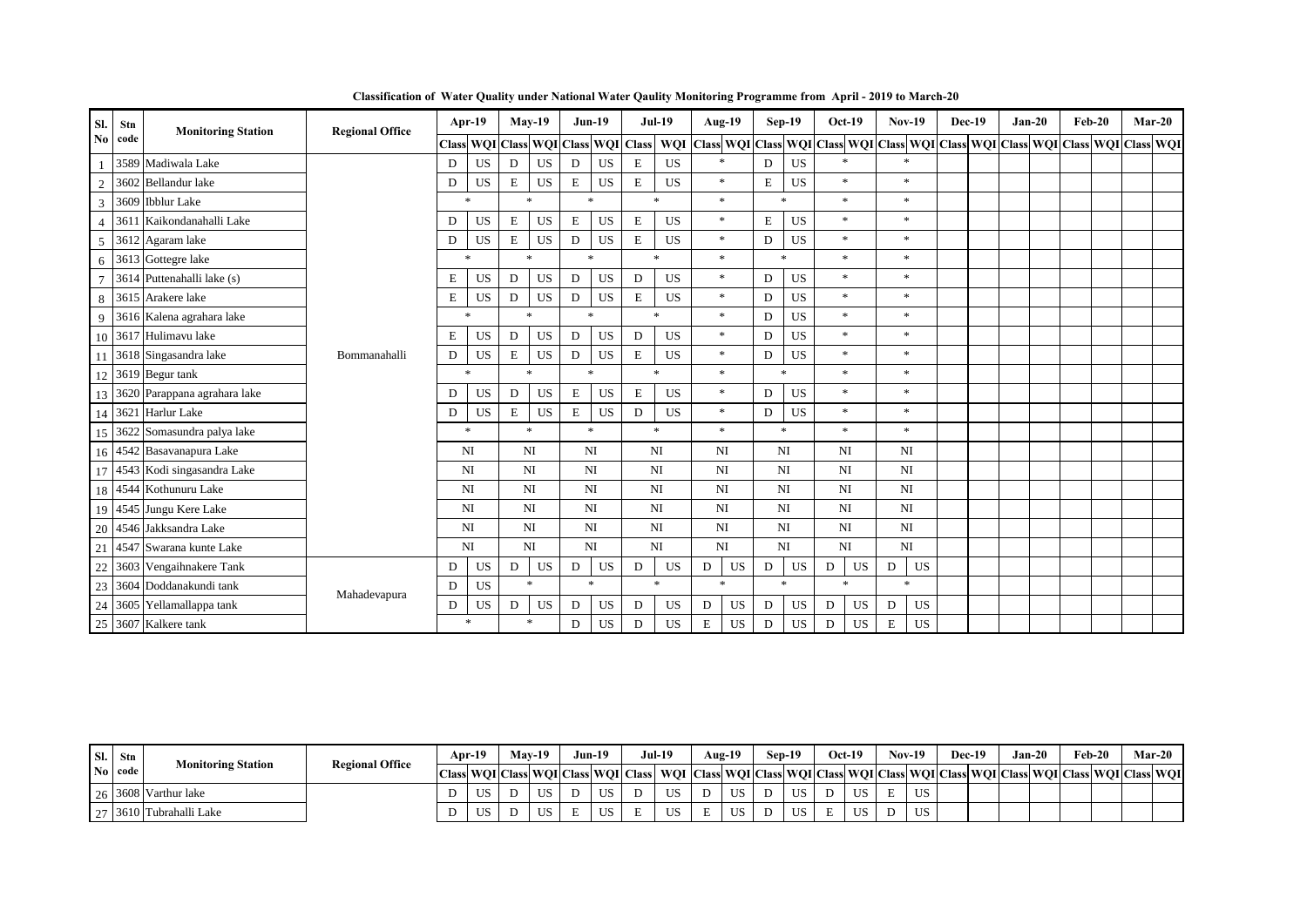| 28 3643 Beenniganahalli tank    |                       |   | $\ast$         |   | $\ast$                 |             | $\ast$    |   | $*$            |             | $*$       |                | $\ast$      | D             | <b>US</b> | D           | <b>US</b>      |  |  |  |  |
|---------------------------------|-----------------------|---|----------------|---|------------------------|-------------|-----------|---|----------------|-------------|-----------|----------------|-------------|---------------|-----------|-------------|----------------|--|--|--|--|
| 29 4514 Sadramangala lake       |                       |   | NI             |   | NI                     | <b>NI</b>   |           |   | N <sub>I</sub> |             | NI        |                | NI          | NI            |           | NI          |                |  |  |  |  |
| 30 4515 Battarahalli Lake       |                       |   | N <sub>I</sub> |   | NI                     | NI          |           |   | NI             |             | NI        | NI             |             | NI            |           |             | N <sub>I</sub> |  |  |  |  |
| 31 4516 Kundalahalli Lake       |                       |   | NI             |   | NI                     | NI          |           |   | NI             | <b>NI</b>   |           | <b>NI</b>      |             | <b>NI</b>     |           |             | N <sub>I</sub> |  |  |  |  |
| 32 4517 Kowdhenahalli Lake      |                       |   | NI             |   | NI                     | NI          |           |   | NI             | <b>NI</b>   |           | <b>NI</b>      |             | NI            |           |             | N <sub>I</sub> |  |  |  |  |
| 33 4518 Garudacharpalya Lake    |                       |   | NI             |   | NI                     | NI          |           |   | NI             | NI          |           | N <sub>I</sub> |             | NI            |           |             | N <sub>I</sub> |  |  |  |  |
| 34 4519 Rampura Lake            |                       |   | NI             |   | NI                     | NI          |           |   | NI             | <b>NI</b>   |           | <b>NI</b>      |             | <b>NI</b>     |           |             | N <sub>I</sub> |  |  |  |  |
| 35 4520 Chinnapanhalli Lake     | Mahadevapura          |   | NI             |   | NI                     | NI          |           |   | NI             | <b>NI</b>   |           | NI             |             | NI            |           |             | NI             |  |  |  |  |
| 36 4521 Devarabeesanahalli Lake |                       |   | NI             |   | NI                     | NI          |           |   | NI             | <b>NI</b>   |           | NI             |             | NI            |           |             | NI             |  |  |  |  |
| 37 4522 Vibhuthipura Lake       |                       |   | N <sub>I</sub> |   | NI                     | NI          |           |   | NI             | <b>NI</b>   |           | NI             |             | NI            |           |             | N <sub>I</sub> |  |  |  |  |
| 38 4523 Nallurahalli Lake       |                       |   | NI             |   | NI                     | <b>NI</b>   |           |   | NI             | <b>NI</b>   |           | <b>NI</b>      |             | <b>NI</b>     |           |             | N <sub>I</sub> |  |  |  |  |
| 39 4524 Pattandur agarahara     |                       |   | NI             |   | NI                     | <b>NI</b>   |           |   | NI             | <b>NI</b>   |           | <b>NI</b>      |             | NI            |           |             | NI             |  |  |  |  |
| 40 4525 Seetharam palya Lake    |                       |   | NI             |   | NI                     | NI          |           |   | NI             | NI          |           | N <sub>I</sub> |             | NI            |           |             | N <sub>I</sub> |  |  |  |  |
| 41 4526 Dyavasandra Tank        |                       |   | NI             |   | NI                     | NI          |           |   | NI             | <b>NI</b>   |           | <b>NI</b>      |             | <b>NI</b>     |           |             | N <sub>I</sub> |  |  |  |  |
| 42 4527 Whitefield kere Lake    |                       |   | NI             |   | NI                     | NI          |           |   | NI             | <b>NI</b>   |           | <b>NI</b>      |             | <b>NI</b>     |           |             | N <sub>I</sub> |  |  |  |  |
| 43 4528 Doddakannehalli Lake    |                       |   | N <sub>I</sub> |   | NI                     | NI          |           |   | NI             | <b>NI</b>   |           | NI             |             | NI            |           |             | N <sub>I</sub> |  |  |  |  |
| 44 4529 Kasavanahalli Lake      |                       |   | NI             |   | NI                     | NI          |           |   | NI             | NI          |           | NI             |             | <b>NI</b>     |           |             | N <sub>I</sub> |  |  |  |  |
| 45 3631 Nagarakere tank         |                       |   | $\ast$         |   | $\ast$                 |             | $\ast$    |   | $\ast$         |             | $\ast$    | $\ast$         |             |               | $\ast$    |             | $\ast$         |  |  |  |  |
| 46 4530 Kammasandra Tank        | Sarjapura             |   | NI             |   | $\mathbf{N}\mathbf{I}$ | E           | US        | E | US             | E           | US        | D              | US          | D             | US        | E           | <b>US</b>      |  |  |  |  |
| 47 4531 Rayasandra Tank         |                       |   | NI             |   | NI                     | $\mathbf E$ | <b>US</b> | D | US             | D           | US        | D              | $_{\rm US}$ | D             | <b>US</b> | $\mathbf E$ | <b>US</b>      |  |  |  |  |
| 48 4532 ChandapuraTank          |                       |   | NI             |   | NI                     | NI          |           | E | <b>US</b>      | $\mathbf D$ | <b>US</b> | $\mathbf D$    | <b>US</b>   | D             | <b>US</b> | $\mathbf E$ | <b>US</b>      |  |  |  |  |
| 49 3590 Lalbagh tank            |                       | D | US             | D | US                     | $\mathbf E$ | US        | D | <b>US</b>      | $\mathbf D$ | US        | D              | <b>US</b>   | D             | <b>US</b> | D           | <b>US</b>      |  |  |  |  |
| 50 3591 Kempambudhi lake        |                       | D | $_{\rm US}$    | D | $_{\rm US}$            | D           | US        | D | <b>US</b>      | D           | US        | D              | <b>US</b>   | D             | <b>US</b> | D           | $_{\rm US}$    |  |  |  |  |
| 3592 Yediyur lake<br>51         | <b>BNG-City South</b> | D | <b>US</b>      | D | <b>US</b>              | $\mathbf E$ | US        | D | $_{\rm US}$    | D           | <b>US</b> | D              | <b>US</b>   | D             | <b>US</b> | D           | <b>US</b>      |  |  |  |  |
| 52 3638 Annaiappa Tank          |                       | D | <b>US</b>      | D | <b>US</b>              | ${\bf D}$   | <b>US</b> | D | <b>US</b>      | D           | US        | D              | <b>US</b>   | D             | <b>US</b> | D           | <b>US</b>      |  |  |  |  |
| 53 4504 Sarakki Lake            |                       |   | NI             | D | <b>US</b>              | D           | <b>US</b> | D | <b>US</b>      | D           | US        | D              | <b>US</b>   | $\mathcal{C}$ | S         | D           | <b>US</b>      |  |  |  |  |

| SI. | <b>Stn</b> | <b>Monitoring Station</b>                                    | <b>Regional Office</b> | <b>Apr-19</b> | $Mav-19$ |   | $Jun-19$ | <b>Jul-19</b>                                                                                                                                    | Aug-19 |   | $Sen-19$  |             | $Oct-19$ |   | <b>Nov-19</b> | Dec-19 | Jan-20 | Feb-20 | Mar-20 |
|-----|------------|--------------------------------------------------------------|------------------------|---------------|----------|---|----------|--------------------------------------------------------------------------------------------------------------------------------------------------|--------|---|-----------|-------------|----------|---|---------------|--------|--------|--------|--------|
|     | No code    |                                                              |                        |               |          |   |          | Class  WQI Class  WQI Class  WQI  Class  WQI  Class  WQI Class  WQI Class  WQI Class  WQI Class  WQI Class  WQI Class  WQI Class  WQI Class  WQI |        |   |           |             |          |   |               |        |        |        |        |
|     |            | Ulsoor LakeTraining Centre of<br>$54$   1388   Fish Breeding |                        | US            | US       | D | US       | US                                                                                                                                               | US     | E | US        | E.          | US.      |   | US            |        |        |        |        |
|     |            | 55 3593 Ulsoor Lake near Temple                              | <b>BNG-City East</b>   | US            | US       |   | US       | US                                                                                                                                               | US     | D | <b>US</b> | $E_{\perp}$ | US.      | D | US            |        |        |        |        |
|     |            | 56 3595 Byrasandra tank                                      |                        | US.           | US       |   | US       | US.                                                                                                                                              | US     |   | <b>US</b> |             | US       |   | <b>US</b>     |        |        |        |        |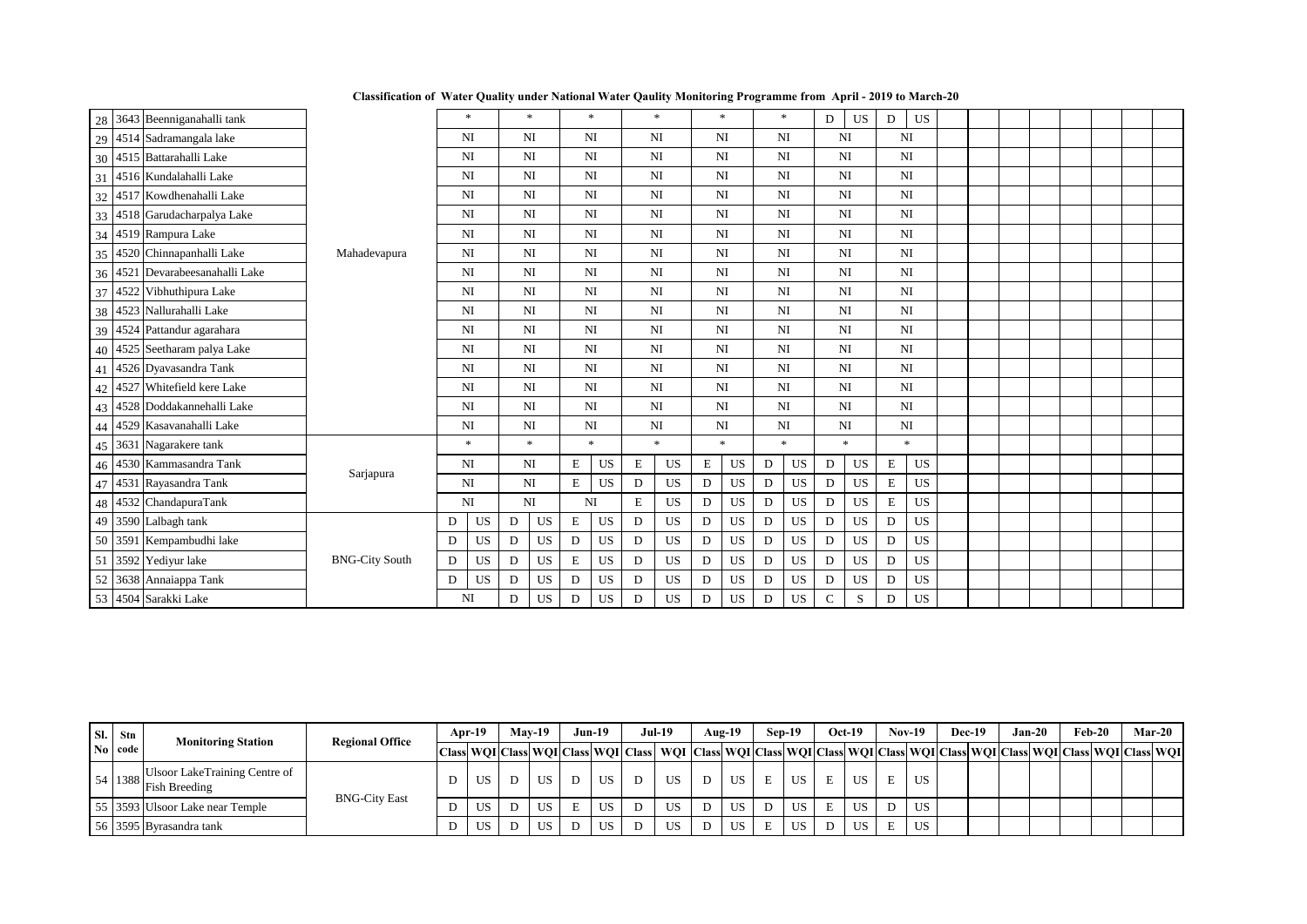|        | 57 3594 Sankey Tank            | <b>BNG-City - West</b> | D | <b>US</b>           | D           | <b>US</b> | E           | <b>US</b> | D | <b>US</b> | D | <b>US</b> | D | <b>US</b> | D           | US        | D           | US                  |  |  |  |  |
|--------|--------------------------------|------------------------|---|---------------------|-------------|-----------|-------------|-----------|---|-----------|---|-----------|---|-----------|-------------|-----------|-------------|---------------------|--|--|--|--|
|        | 58 2779 Hesaraghatta Reservoir |                        | D | <b>US</b>           | D           | <b>US</b> |             | $\star$   |   | $\star$   |   | $\star$   |   | $\star$   |             | $\star$   | D           | US                  |  |  |  |  |
|        | 59 3597 Hesaraghatta Tank      |                        | D | <b>US</b>           | D           | <b>US</b> |             | $\star$   |   | $\star$   |   | $\star$   |   | $\star$   |             | $\star$   | D           | US                  |  |  |  |  |
|        | 60 3598 Herohalli Tank         |                        | D | <b>US</b>           | D           | <b>US</b> | Е           | <b>US</b> | E | <b>US</b> | D | US        | D | <b>US</b> | E           | <b>US</b> | E           | US                  |  |  |  |  |
| 61     | 3599 Madavara Tank             |                        | D | <b>US</b>           | D           | <b>US</b> | $\mathbf E$ | <b>US</b> | E | <b>US</b> | D | <b>US</b> | D | <b>US</b> | D           | <b>US</b> | D           | US                  |  |  |  |  |
| 62     | 3606 Dasarahalli Tank          |                        | E | <b>US</b>           | $\mathbf E$ | <b>US</b> | E           | <b>US</b> | D | <b>US</b> | D | <b>US</b> | D | <b>US</b> | $\mathbf E$ | <b>US</b> | $\mathbf E$ | <b>US</b>           |  |  |  |  |
| 63     | 4094 Gangondana Halli Lake     |                        | E | <b>US</b>           | E           | <b>US</b> | E           | <b>US</b> | E | <b>US</b> | E | <b>US</b> | D | <b>US</b> | D           | <b>US</b> | E           | <b>US</b>           |  |  |  |  |
| 64     | 4095 Chikkabanyara Lake        | Dasarahalli            | E | <b>US</b>           | Е           | <b>US</b> | E           | <b>US</b> | E | <b>US</b> | E | US        | D | <b>US</b> | E           | <b>US</b> | E           | <b>US</b>           |  |  |  |  |
| 65     | 4096 Andhrahalli Lake          |                        | E | <b>US</b>           | E           | <b>US</b> | E           | <b>US</b> | E | <b>US</b> | D | <b>US</b> | D | US        | E           | <b>US</b> | D           | <b>US</b>           |  |  |  |  |
| 66     | 4097 Kachohalli Lake           |                        | E | US                  | D           | <b>US</b> | E           | <b>US</b> | E | <b>US</b> | E | <b>US</b> | D | US        | E           | <b>US</b> | E           | US                  |  |  |  |  |
| 67     | 4512 Viswaneedam Lake          |                        |   | NI                  | E           | <b>US</b> | E           | <b>US</b> | E | <b>US</b> | E | <b>US</b> | E | <b>US</b> | $\mathbf E$ | <b>US</b> | $\mathbf E$ | <b>US</b>           |  |  |  |  |
|        | 68 4538 Machohalli Lake        |                        |   | NI                  | E           | <b>US</b> | E           | <b>US</b> | E | <b>US</b> | Е | <b>US</b> | E | <b>US</b> | E           | <b>US</b> | E           | US                  |  |  |  |  |
|        | 69 4539 Doddabidarakallu Lake  |                        |   | NI                  | E           | <b>US</b> | E           | <b>US</b> | E | <b>US</b> | E | <b>US</b> | D | <b>US</b> | D           | <b>US</b> | E           | US                  |  |  |  |  |
| 70     | 4540 Kammgondanahalli Lake     |                        |   | NI                  | D           | <b>US</b> | E           | <b>US</b> | E | <b>US</b> | D | US        | D | <b>US</b> | D           | <b>US</b> | D           | US                  |  |  |  |  |
| 71     | 4541 Alur Kere                 |                        |   | NI                  |             | NI        |             | NI        |   | <b>NI</b> |   | NI        |   | <b>NI</b> |             | <b>NI</b> |             | N <sub>I</sub>      |  |  |  |  |
| $72\,$ | 2778 T.G. Halli Reservoir      |                        | D | <b>US</b>           | D           | <b>US</b> | D           | <b>US</b> | D | US        | D | US        | D | <b>US</b> | D           | <b>US</b> | D           | <b>US</b>           |  |  |  |  |
|        | 73 3596 Nayandanahalli Tank    |                        |   | $\ast$              |             | $\ast$    |             | $\ast$    |   | $\ast$    |   | $*$       |   | $\ast$    |             | $\ast$    |             | $*$                 |  |  |  |  |
| 74     | 3633 Subramanyapura Tank       |                        |   | $\boldsymbol{\ast}$ |             | $\ast$    |             | $\ast$    |   | $\ast$    |   | $\ast$    |   | $\ast$    |             | $\ast$    |             | $*$                 |  |  |  |  |
| 75     | 3634 Devarakere Tank           |                        | D | <b>US</b>           | D           | <b>US</b> | D           | <b>US</b> | D | US        | D | <b>US</b> | D | <b>US</b> | D           | <b>US</b> | D           | <b>US</b>           |  |  |  |  |
|        | 76 3635 Malathahalli Tank      | Rajarajeswarinagara    | D | <b>US</b>           | D           | <b>US</b> | E           | <b>US</b> | D | <b>US</b> | D | US        | D | <b>US</b> | E           | <b>US</b> | D           | <b>US</b>           |  |  |  |  |
| 77     | 3636 Bandematta Tank           |                        |   | $\ast$              |             | $\ast$    |             | $\ast$    |   | $\ast$    |   | $\ast$    |   | $\ast$    |             | $\ast$    |             | $\boldsymbol{\ast}$ |  |  |  |  |
|        | 78 3639 Kengeri Tank           |                        |   | $\ast$              |             | $\ast$    |             | $\ast$    |   | *         |   | $\ast$    |   | $\ast$    |             | $\ast$    |             | $\boldsymbol{\ast}$ |  |  |  |  |
| 79     | 3640 Uttarahalli Doraikere     |                        | D | <b>US</b>           | D           | US        | Е           | <b>US</b> | D | <b>US</b> | D | <b>US</b> | D | <b>US</b> | D           | <b>US</b> | D           | <b>US</b>           |  |  |  |  |
|        | 80 3641 Dhorekere              |                        | D | <b>US</b>           | D           | <b>US</b> | D           | <b>US</b> | D | <b>US</b> | D | <b>US</b> | D | <b>US</b> | D           | <b>US</b> | D           | <b>US</b>           |  |  |  |  |

**Classification of Water Quality under National Water Qaulity Monitoring Programme from April - 2019 to March-20**

| Sl. Stn | <b>Monitoring Station</b>  | <b>Regional Office</b> |   | $Apr-19$ |   | $Mav-19$ |   | $Jun-19$ |   | <b>Jul-19</b>                                                                                                                                                                                                                 | Aug-19 |   | Sep-19 |   | $Oct-19$ |   | $Nov-19$ | Dec-19 | $Jan-20$ | $Feb-20$ | <b>Mar-20</b> |
|---------|----------------------------|------------------------|---|----------|---|----------|---|----------|---|-------------------------------------------------------------------------------------------------------------------------------------------------------------------------------------------------------------------------------|--------|---|--------|---|----------|---|----------|--------|----------|----------|---------------|
| No code |                            |                        |   |          |   |          |   |          |   | Class  WOI  Class  WOI  Class  WOI  Class  WOI  Class  WOI  Class  WOI  Class  WOI  Class  WOI  Class  WOI  Class  WOI  Class  WOI  Class  WOI  Class  WOI  Class  WOI  Class  WOI  Class  WOI  Class  WOI  Class  WOI  Class |        |   |        |   |          |   |          |        |          |          |               |
|         | 81 14533 Ullal Lake        |                        |   | US       | D | US.      |   | US       |   | US                                                                                                                                                                                                                            | US     |   | US     |   | US –     |   | US       |        |          |          |               |
|         | 82 4534 Sompura Lake       |                        |   | US       | D | US       |   | US       |   | US                                                                                                                                                                                                                            | US.    |   | US     |   | US       | D | US.      |        |          |          |               |
|         | 83 4535 Gubbalal kere      | Rajarajeswarinagara    |   | US       | D | US.      |   | US       | Ε | US                                                                                                                                                                                                                            | US     |   | US     | E | US.      | D | US       |        |          |          |               |
|         | 84 4536 Hosakerehalli Lake |                        |   | US       | D | US       |   | US.      | D | US                                                                                                                                                                                                                            | US     |   | US     |   | US       | D | US       |        |          |          |               |
|         | 85 4537 Chinnakurchi kere  |                        |   | US       | D | US.      |   | US.      | D | US.                                                                                                                                                                                                                           | US     |   | US     |   | US –     |   | US       |        |          |          |               |
|         | 86 3600 Shiyapura tank     | Daanva                 | E | US       | E | US.      | E | US.      | Ε | US                                                                                                                                                                                                                            | US.    | E | US     | E | US.      | E | US       |        |          |          |               |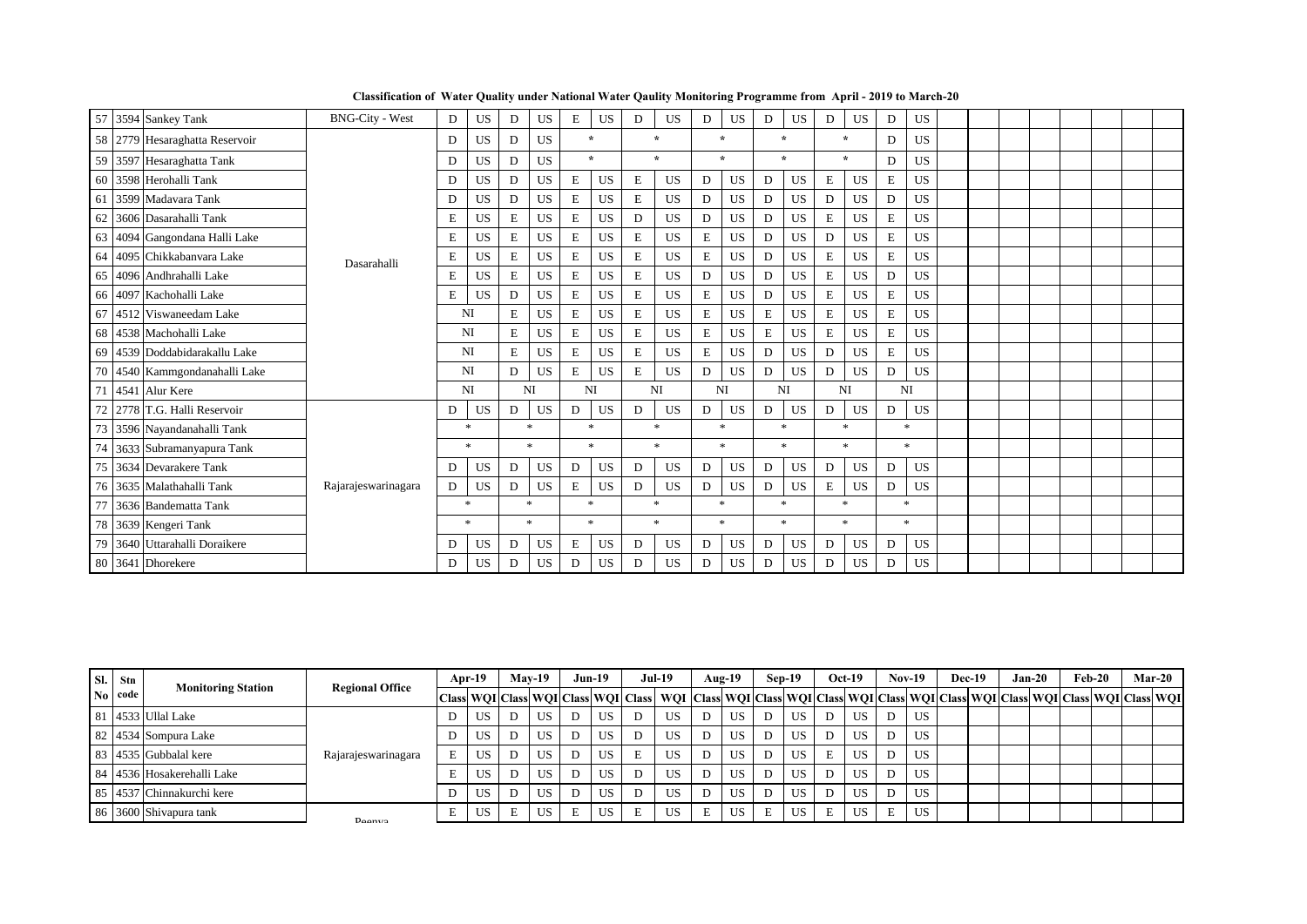| 87 3601 Karihobanahalli lake   | геенуа        | D | <b>US</b> | Е | <b>US</b> | E | <b>US</b>           | E | <b>US</b> | E         | <b>US</b> | D | <b>US</b> | D  | US.       | E  | <b>US</b> |  |  |  |  |
|--------------------------------|---------------|---|-----------|---|-----------|---|---------------------|---|-----------|-----------|-----------|---|-----------|----|-----------|----|-----------|--|--|--|--|
| 88 3624 Puttnehalli Lake       |               |   | $\ast$    |   | $\ast$    |   | $\boldsymbol{\ast}$ | E | <b>US</b> | E         | <b>US</b> | E | <b>US</b> | D  | <b>US</b> | D  | <b>US</b> |  |  |  |  |
| 89 3625 Hebbal Lake            |               | D | <b>US</b> | D | <b>US</b> | D | US                  | D | <b>US</b> | D         | <b>US</b> | D | <b>US</b> | D  | US.       | D  | US.       |  |  |  |  |
| 90 3626 Nagawara Tank          |               | Е | <b>US</b> | D | <b>US</b> | D | <b>US</b>           | D | <b>US</b> | D         | <b>US</b> | D | <b>US</b> | D  | <b>US</b> | D  | US.       |  |  |  |  |
| 91 3627 Jakkur Lake            |               | D | <b>US</b> | D | <b>US</b> | E | <b>US</b>           | D | <b>US</b> | E         | <b>US</b> | E | <b>US</b> | D  | <b>US</b> | D  | US        |  |  |  |  |
| 92 3628 Amruthahalli Lake      |               | Е | <b>US</b> | D | <b>US</b> |   | $\ast$              | D | <b>US</b> | E         | <b>US</b> | E | <b>US</b> | D  | US.       | D  | US.       |  |  |  |  |
| 93 3629 Allasandra Tank        |               | E | <b>US</b> | D | <b>US</b> | D | <b>US</b>           | D | <b>US</b> | D         | <b>US</b> | E | <b>US</b> | D  | <b>US</b> | D  | <b>US</b> |  |  |  |  |
| 94 3630 Yelahanka Tank         | Yelahanka     | D | <b>US</b> | Е | <b>US</b> | E | <b>US</b>           | D | <b>US</b> | D         | <b>US</b> | D | <b>US</b> | D  | <b>US</b> | D  | <b>US</b> |  |  |  |  |
| 95 4506 Abbigere Lake          |               |   | NI        |   | NI        |   | NI                  |   | <b>NI</b> | NI        |           |   | NI        | NI |           | NI |           |  |  |  |  |
| 96 4507 Chelekere Lake         |               | D | <b>US</b> | D | <b>US</b> |   | $\ast$              | D | <b>US</b> | D         | <b>US</b> | D | US        | D  | US-       | D  | <b>US</b> |  |  |  |  |
| 97 4508 Singapura Lake         |               | Ε | US.       | E | <b>US</b> | D | <b>US</b>           | E | <b>US</b> | D         | <b>US</b> | D | <b>US</b> | D  | <b>US</b> | D  | US.       |  |  |  |  |
| 98 4509 Narasipura Lake        |               | Ε | <b>US</b> | D | <b>US</b> |   | $\ast$              | D | <b>US</b> | D         | <b>US</b> | D | <b>US</b> | D  | US.       | D  | US.       |  |  |  |  |
| 99 4510 Rachenahalli Lke       |               | D | <b>US</b> | D | <b>US</b> | E | US                  | D | <b>US</b> | D         | <b>US</b> | E | <b>US</b> | D  | <b>US</b> | D  | US.       |  |  |  |  |
| 100 4511 Kogilu kere           |               |   | NI        |   | NI        |   | NI                  |   | NI        | <b>NI</b> |           |   | NI        |    | NI        | NI |           |  |  |  |  |
| 101 3632 Veerapura Tank        |               |   | $\ast$    | D | <b>US</b> | D | <b>US</b>           | D | <b>US</b> | D         | <b>US</b> | D | <b>US</b> | E  | US-       | D  | US.       |  |  |  |  |
| 102 4503 Madhure Tank          | Doddaballpura |   | NI        | Е | <b>US</b> | E | US                  |   | $\ast$    |           | $\ast$    | C | S         | E  | <b>US</b> | D  | US.       |  |  |  |  |
| 103 4505 Nelamangala Lake      | Nelamangala   |   | NI        | D | <b>US</b> | E | <b>US</b>           | E | <b>US</b> |           |           | D | <b>US</b> | D  | US.       | D  | <b>US</b> |  |  |  |  |
| 104 4513 Arashinakunte Kere    | Dasarahalli   |   | NI        |   | NI        |   | NI                  | D | <b>US</b> | D         | <b>US</b> | D | <b>US</b> | D  | <b>US</b> | D  | US        |  |  |  |  |
| 105 3623 Anekal Doddakere Tank | Anekal        |   | $\ast$    |   | $\ast$    |   | $\ast$              |   | ÷         |           | $\ast$    | D | <b>US</b> |    | ÷         |    | <b>US</b> |  |  |  |  |
| 106 3642 Jigani tank           |               |   | $\ast$    |   | *         |   | $\ast$              |   | $\ast$    |           | *         | D | <b>US</b> |    | *         | D  | US.       |  |  |  |  |

Sd/-

 **Chief Scientific Officer - 1**

|  | Lakes/Tanks Water Samples Classification for the month of April - 2018 to March - 2019 of Karnataka other than Bengaluru Urban & Rural District |
|--|-------------------------------------------------------------------------------------------------------------------------------------------------|
|  |                                                                                                                                                 |

|                | Sl. Stn | <b>Monitoring Station</b>     | <b>Regional Office</b> | Apr-19 |   | $Mav-19$  | <b>Jun-19</b> |           | <b>Jul-19</b>                                                                                                                                                                                                                 |   | Aug- $19$ |   | Sep-19 | $Oct-19$ |           | $Nov-19$ |     | Dec-19 | $Jan-20$ |  | $Feb-20$ | Mar-20 |
|----------------|---------|-------------------------------|------------------------|--------|---|-----------|---------------|-----------|-------------------------------------------------------------------------------------------------------------------------------------------------------------------------------------------------------------------------------|---|-----------|---|--------|----------|-----------|----------|-----|--------|----------|--|----------|--------|
| N <sub>0</sub> | code    |                               |                        |        |   |           |               |           | Class  WOI  Class  WOI  Class  WOI  Class  WOI  Class  WOI  Class  WOI  Class  COI  Class  COI  Class  COI  Class  WOI  Class  WOI  Class  WOI  Class  WOI  Class  WOI  Class  WOI  Class  WOI  Class  WOI  Class  WOI  Class |   |           |   |        |          |           |          |     |        |          |  |          |        |
|                |         | 107 3644 Mulbhagal lake       |                        | US.    | Ε | US        |               |           |                                                                                                                                                                                                                               |   |           |   |        |          |           |          |     |        |          |  |          |        |
|                |         | 108 3645 Devarayasamudra lake | Kolar                  | US.    | E | <b>US</b> |               |           |                                                                                                                                                                                                                               |   |           |   |        |          |           |          |     |        |          |  |          |        |
|                |         | 109 3646 Narasapura lake      |                        | US.    |   | US        |               | <b>US</b> | US                                                                                                                                                                                                                            | E | <b>US</b> | D | US     |          | <b>US</b> |          | US  |        |          |  |          |        |
|                |         | 110 3647 Huledanahalli lake   |                        |        |   |           |               |           |                                                                                                                                                                                                                               |   |           |   |        |          |           |          |     |        |          |  |          |        |
|                |         | 111 3637 Byramangala tank     |                        | US     |   | US        | D             | <b>US</b> | <b>US</b>                                                                                                                                                                                                                     | E | US        | D | US     |          | US.       | Е.       | US. |        |          |  |          |        |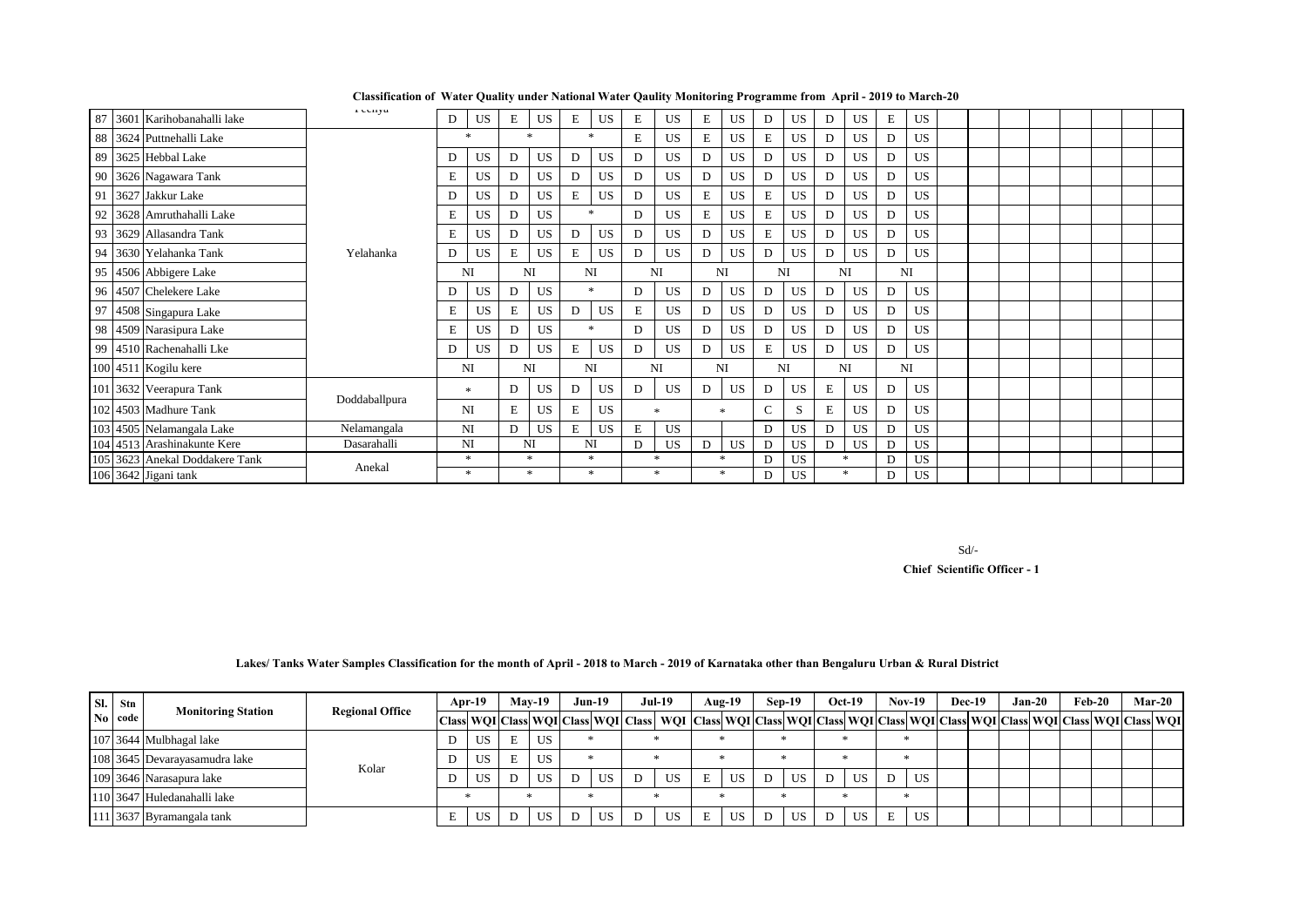|  | 112 4501 Manchanabale Dam            | Ramanagara |   | NI        | D | <b>US</b> | D | <b>US</b> | D | <b>US</b>           | D | <b>US</b>    | D             | <b>US</b>    | D             | US.           | D | <b>US</b> |  |  |  |  |
|--|--------------------------------------|------------|---|-----------|---|-----------|---|-----------|---|---------------------|---|--------------|---------------|--------------|---------------|---------------|---|-----------|--|--|--|--|
|  | 113 4502 Ramammana Kere              |            |   | NI        | D | <b>US</b> | E | <b>US</b> | D | <b>US</b>           | D | US           | D             | <b>US</b>    | D             | US            | D | <b>US</b> |  |  |  |  |
|  | 114 3648 Mydala Tank                 |            | D | <b>US</b> | D | <b>US</b> | D | <b>US</b> | D | <b>US</b>           | D | US           | D             | <b>US</b>    | D             | <b>US</b>     | D | <b>US</b> |  |  |  |  |
|  | 115 3649 Bugudanahalli lake          |            | D | <b>US</b> | D | <b>US</b> | D | <b>US</b> | D | <b>US</b>           | D | US           | D             | <b>US</b>    | D             | US            | D | <b>US</b> |  |  |  |  |
|  | 116 3650 Melekote                    |            | D | <b>US</b> | D | <b>US</b> | D | <b>US</b> | D | <b>US</b>           | D | US           | D             | <b>US</b>    | D             | <b>US</b>     | D | <b>US</b> |  |  |  |  |
|  | 117 3651 Bheemsandra tank            | Tumakuru   | D | <b>US</b> | D | <b>US</b> | Е | <b>US</b> | E | <b>US</b>           | Е | US           | D             | <b>US</b>    | E             | <b>US</b>     | D | <b>US</b> |  |  |  |  |
|  | 118 3652 Pavagada tank               |            |   | $\ast$    |   | $\ast$    |   | $\ast$    |   | $\mathcal{R}$       |   | $\mathbf{r}$ |               | $\mathbf{x}$ |               | $\mathcal{R}$ |   | $\ast$    |  |  |  |  |
|  | 119 3653 Doddakere tank              |            | D | <b>US</b> | D | <b>US</b> | D | <b>US</b> | D | <b>US</b>           | D | <b>US</b>    | $\mathbf C$   | S            | D             | <b>US</b>     | D | <b>US</b> |  |  |  |  |
|  | 120 3654 Gottigere lake              |            | Ε | <b>US</b> | D | <b>US</b> | D | <b>US</b> | E | <b>US</b>           | D | US           | D             | <b>US</b>    | D             | <b>US</b>     | D | <b>US</b> |  |  |  |  |
|  | 121 3655 Mathikere                   |            |   | $\ast$    |   | $\ast$    |   | $\ast$    |   | $\boldsymbol{\ast}$ |   | $\ast$       |               | $\ast$       |               | ÷.            |   | $\ast$    |  |  |  |  |
|  | 122 3559 Hullige tank                |            | D | <b>US</b> | B | <b>US</b> | D | <b>US</b> | D | <b>US</b>           | D | <b>US</b>    | $\mathbf C$   | S            | $\mathcal{C}$ | S.            | D | <b>US</b> |  |  |  |  |
|  | 123 3560 Mavenakere                  | Raichur    | E | <b>US</b> | E | <b>US</b> | E | <b>US</b> | E | <b>US</b>           | E | <b>US</b>    | E             | <b>US</b>    | E             | US            | E | <b>US</b> |  |  |  |  |
|  | 124 3561 Hundikere                   |            | D | <b>US</b> | D | <b>US</b> | D | <b>US</b> | D | <b>US</b>           | D | US           | $\mathbf C$   | S            | D             | US            | D | <b>US</b> |  |  |  |  |
|  | 125 4092 Manchalpur Tank, Manchalpur |            |   | $\ast$    |   | $\ast$    |   | $\ast$    |   | $\ast$              |   | $\ast$       |               | $\mathbf{x}$ |               | $\ast$        | E | <b>US</b> |  |  |  |  |
|  | 126 3582 Hebbal lake                 |            | Е | <b>US</b> | Е | US        | E | <b>US</b> | D | <b>US</b>           | D | US           | D             | <b>US</b>    | E             | <b>US</b>     | D | <b>US</b> |  |  |  |  |
|  | 127 3583 Kukkarahalli lake           |            | D | <b>US</b> | D | <b>US</b> | D | <b>US</b> | D | <b>US</b>           | C | S            | C             | S            | D             | US            | D | <b>US</b> |  |  |  |  |
|  | 128 3584 Dalavai lake                |            | E | <b>US</b> | E | <b>US</b> | Е | <b>US</b> | Ε | <b>US</b>           | E | <b>US</b>    | E             | <b>US</b>    | E             | US.           | E | <b>US</b> |  |  |  |  |
|  | 129 3585 Yennehole lake              | Mysuru     | E | <b>US</b> | Е | <b>US</b> | Е | <b>US</b> | E | <b>US</b>           | Е | US           | E             | <b>US</b>    | E             | US            | Е | <b>US</b> |  |  |  |  |
|  | 130 3586 Limbhabudi lake             |            |   | $\ast$    | E | <b>US</b> | E | <b>US</b> | E | <b>US</b>           | Е | US           | D             | <b>US</b>    | D             | US.           | E | <b>US</b> |  |  |  |  |
|  | 131 3587 Shettykere lake             |            | D | <b>US</b> | D | <b>US</b> | D | <b>US</b> | D | <b>US</b>           | D | US           | $\mathcal{C}$ | S            | D             | US            | C | S         |  |  |  |  |
|  | 132 3588 Karanjikere                 |            |   | $\ast$    |   | $*$       | D | <b>US</b> |   | $\ast$              |   | $\ast$       | D             | <b>US</b>    | D             | US.           | D | <b>US</b> |  |  |  |  |

**Classification of Water Quality under National Water Qaulity Monitoring Programme from April - 2019 to March-20**

| Sl. Stn |                                  |                        | Apr-19    |   | <b>Mav-19</b> |   | $Jun-19$ |   | <b>Jul-19</b>                                                                                                                                               |        | $Aug-19$ | Sep-19 |              |        | $Oct-19$  | $Nov-19$ | Dec-19 | $Jan-20$ | $Feb-20$ |  | Mar-20 |
|---------|----------------------------------|------------------------|-----------|---|---------------|---|----------|---|-------------------------------------------------------------------------------------------------------------------------------------------------------------|--------|----------|--------|--------------|--------|-----------|----------|--------|----------|----------|--|--------|
| No code | <b>Monitoring Station</b>        | <b>Regional Office</b> |           |   |               |   |          |   | Class WQI Class WQI Class WQI Class WQI Class WQI Class WQI Class WQI Class WQI Class WQI Class WQI Class WQI Class WQI Class WQI Class WQI Class WQI Class |        |          |        |              |        |           |          |        |          |          |  |        |
|         | 133 3656 Nallikatte kere         |                        |           |   |               |   |          |   |                                                                                                                                                             |        |          | $\sim$ |              |        | - N       |          |        |          |          |  |        |
|         | 134 3657 Kaachahalli koppalukere |                        | US.       | E | US            | E | US       |   | US.                                                                                                                                                         | D      | US       | E      | US.          |        | US        | US.      |        |          |          |  |        |
|         | 135 3658 Kallakatte kere         |                        |           |   |               |   |          |   |                                                                                                                                                             |        |          | $\sim$ |              | $\sim$ | - N       |          |        |          |          |  |        |
|         | 136 3659 Mathana kere            |                        | <b>US</b> |   | <b>US</b>     | E | US       |   | US.                                                                                                                                                         | D      | US       | D      | <b>US</b>    | D      | <b>US</b> | US.      |        |          |          |  |        |
|         | 137 3660 Hunasina kere           |                        | US.       |   | <b>US</b>     | D | US       | D | US.                                                                                                                                                         | $\sim$ | Ъ.       | $\sim$ | $\mathbf{D}$ | $\sim$ | - N       |          |        |          |          |  |        |
|         | 138 3661 Kokkanaghattadodda kere |                        | US.       | E | <b>US</b>     | E | US       |   | <b>US</b>                                                                                                                                                   | D      | US       | D      | US.          | $\sim$ |           | US.      |        |          |          |  |        |
|         | 139 3662 Kawshikakere            |                        |           |   |               |   |          |   |                                                                                                                                                             | $\sim$ |          | $\sim$ |              | $\sim$ | - N       |          |        |          |          |  |        |
|         | $140$ 3663 Joladakatte           |                        | S.        |   |               |   |          |   |                                                                                                                                                             | $\sim$ |          | $\sim$ |              | $\sim$ |           |          |        |          |          |  |        |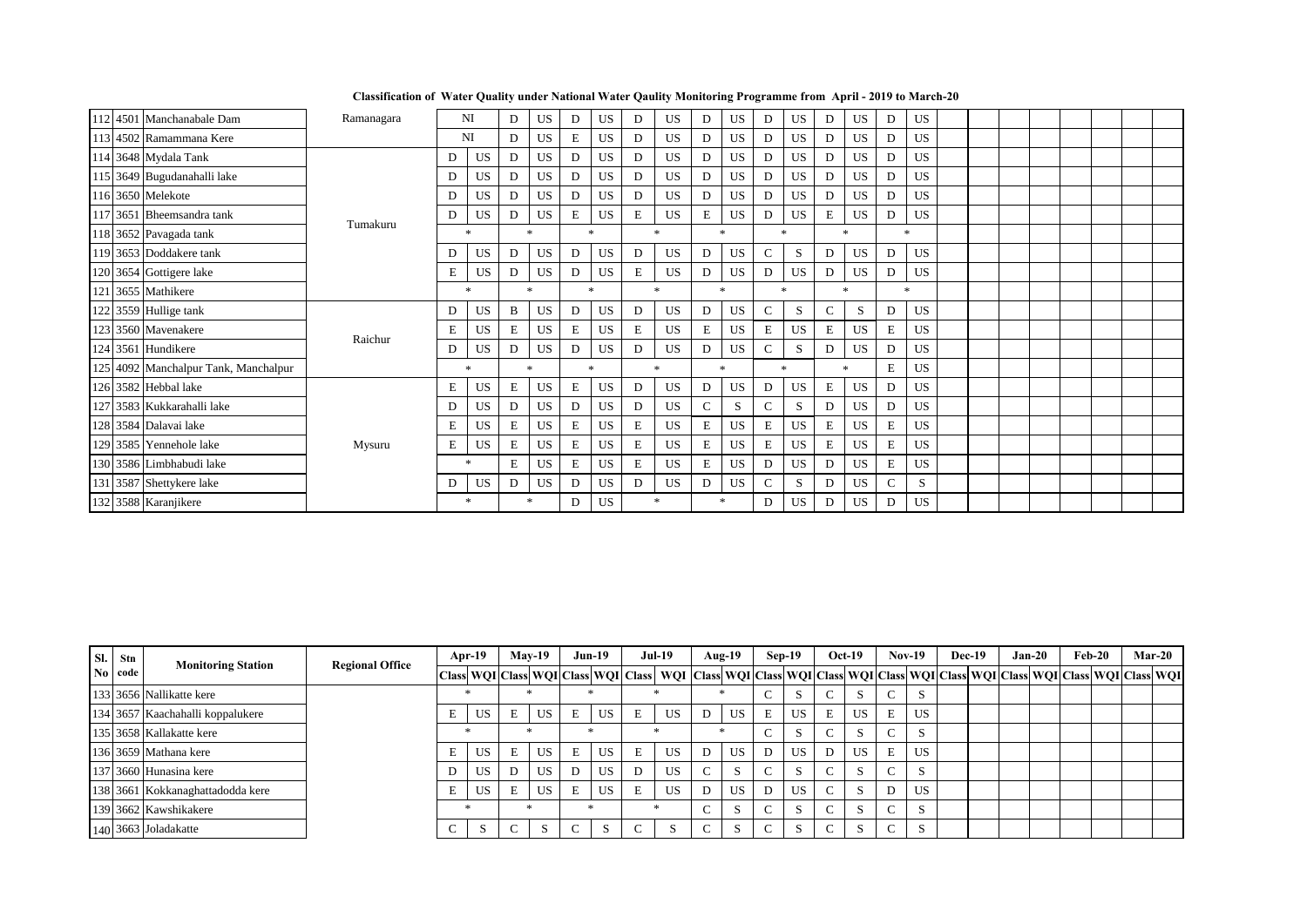| 141 3664 Basavanahallikere       |            |               | *         |               | $\ast$       |               | $\ast$    |               |              | C            | S    | C             | S         | C             | S  | C             | S         |  |  |  |  |
|----------------------------------|------------|---------------|-----------|---------------|--------------|---------------|-----------|---------------|--------------|--------------|------|---------------|-----------|---------------|----|---------------|-----------|--|--|--|--|
| 142 3665 Lingappanakatte         |            | C             | S         | $\mathbf C$   | S            | C             | S         | C             | S            | $\mathbf{C}$ | S    | $\mathcal{C}$ | S         | $\mathbf C$   | S  | C             | S         |  |  |  |  |
| 143 3666 Ganigarahosahallikere   | Hassan     |               | $\ast$    |               | $\ast$       |               | $\ast$    |               |              | C            | S    | $\mathcal{C}$ | S         | C             | S. | C             | S         |  |  |  |  |
| 144 3667 Sathenahallidoddakere   |            | $\mathbf C$   | S         | $\mathbf C$   | S            | С             | S         | $\mathcal{C}$ | S            | C            | S    | $\mathcal{C}$ | S         | $\mathcal{C}$ | S. | C             | S         |  |  |  |  |
| 145 3668 Sodharahallikere        |            | C             | S         | $\mathbf C$   | S            | С             | S         | $\mathcal{C}$ | S.           | C            | S    | $\mathcal{C}$ | S         | $\mathcal{C}$ | S  | C             | S         |  |  |  |  |
| 146 3669 Sheleramanahallikere    |            | C             | S         | $\mathcal{C}$ | <sub>S</sub> | C             | S         | $\mathbf{C}$  | S            | $\mathbf{C}$ | S    | C             | S         | C             | S  | $\mathcal{C}$ | S         |  |  |  |  |
| 147 3670 Hainarakatte            |            |               | $\ast$    |               | $\ast$       |               | sk.       |               |              | $\mathsf{C}$ | S    | $\mathcal{C}$ | S         | C             | S  | $\mathcal{C}$ | S.        |  |  |  |  |
| 148 3671 Hanumanthapurakatte     |            |               | $\ast$    |               | $\ast$       |               | $\ast$    |               | $\mathbf{x}$ | C            | S    | $\mathcal{C}$ | S         | $\mathcal{C}$ | S. | $\mathbf C$   | S         |  |  |  |  |
| 149 3672 Sankalapurakere         |            |               | *         |               | $\ast$       | $\ast$        |           |               | $\ast$       | C            | S    | $\mathbf C$   | S         | $\mathcal{C}$ | S  | C             | S         |  |  |  |  |
| 150 3673 Havalikere              |            |               | $\ast$    |               | $\ast$       | $\ast$        |           |               | $\mathbf{x}$ | $\mathbf C$  | S    | C             | S         | C             | S  | E             | US        |  |  |  |  |
| 151 3674 Sathamangalakere        |            |               | $\ast$    |               | $\ast$       | $\cdot$       |           |               | $\mathbf{x}$ | $\mathbf C$  | S    | $\mathcal{C}$ | S         | C             | S  | C             | S         |  |  |  |  |
| 152 3675 B. Kalehallikere        |            |               | $\ast$    |               | $\ast$       |               | $\ast$    |               | $\ast$       | $\mathbf C$  | S    | $\mathcal{C}$ | S         | C             | S  | Ċ             | S         |  |  |  |  |
| 153 3676 Thavenahallikere        |            |               | *         |               | *            |               | $\ast$    |               | $\ast$       | C            | S    | $\mathcal{C}$ | S         | Ċ.            | S  | C             | S         |  |  |  |  |
| 154 3677 Sharanabasveshwara kere | Kalaburagi | E             | <b>US</b> | $\mathbf E$   | <b>US</b>    | E             | <b>US</b> |               | $\ast$       |              | $**$ | E             | <b>US</b> |               | ** | Е             | <b>US</b> |  |  |  |  |
| 155 3678 Ninjampura tank         | Bidar      |               | $\ast$    |               | $\ast$       |               | $\ast$    |               | $\ast$       | $\ast$       |      |               | $\ast$    | 女             |    |               | $\ast$    |  |  |  |  |
| 156 3679 Bhutanala lake          | Vijayapura | $\mathcal{C}$ | S         | D             | <b>US</b>    | D             | <b>US</b> | E             | <b>US</b>    | D            | US   | $\mathcal{C}$ | S         | Ċ.            | S. | C             | S         |  |  |  |  |
| 157 3680 Killa lake              |            | $\mathbf C$   | S         | $\mathcal{C}$ | S            | $\mathcal{C}$ | S         |               | S            | $\mathsf{C}$ | S    | C             | S         | C             | S  | C             | S         |  |  |  |  |
| 158 3681 Angol MI tank           | Belgavi    | D             | US        | D             | <b>US</b>    | D             | <b>US</b> | D             | <b>US</b>    | E            | US   | D             | <b>US</b> | E             | US | D             | US        |  |  |  |  |
| 159 3682 Kakati pond             |            | Е             | <b>US</b> | E             | <b>US</b>    | Е             | <b>US</b> | C             | S            | C            | S    | E             | <b>US</b> | D             | US | D             | US        |  |  |  |  |

| SI. | Stn     |                           |                        | $Apr-19$  |   | <b>May-19</b> | $Jun-19$ |    |   | <b>Jul-19</b>                                                                                                                                                                                                                 |        | Aug- $19$ | $Sep-19$ |               |        | $Oct-19$ | $Nov-19$ |           | $Dec-19$ | $Jan-20$ |  | $Feb-20$ | <b>Mar-20</b> |
|-----|---------|---------------------------|------------------------|-----------|---|---------------|----------|----|---|-------------------------------------------------------------------------------------------------------------------------------------------------------------------------------------------------------------------------------|--------|-----------|----------|---------------|--------|----------|----------|-----------|----------|----------|--|----------|---------------|
|     | No code | <b>Monitoring Station</b> | <b>Regional Office</b> |           |   |               |          |    |   | Class  WOI  Class  WOI  Class  WOI  Class  WOI  Class  WOI  Class  WOI  Class  WOI  Class  Clic  Class  WOI  Class  WOI  Class  WOI  Class  WOI  Class  WOI  Class  WOI  Class  WOI  Class  WOI  Class  WOI  Class  WOI  Clas |        |           |          |               |        |          |          |           |          |          |  |          |               |
|     |         | 160 3683 Herekere         |                        | <b>US</b> |   | <b>US</b>     | D        | US | D | US.                                                                                                                                                                                                                           | D      | US        |          | US            |        | US       |          | US.       |          |          |  |          |               |
|     |         | 161 3684 Kelegere         |                        | US.       | D | <b>US</b>     | D        | US | D | US                                                                                                                                                                                                                            | D      | US        | D        | US            |        | US.      | D        | US.       |          |          |  |          |               |
|     |         | 162 3685 Navalooru lake   |                        | US.       | D | <b>US</b>     | D        | US | D | US                                                                                                                                                                                                                            | D      | US        | D        | US            | D      | US.      |          | US        |          |          |  |          |               |
|     |         | 163 3686 Nirasagarakere   | Dharwad                |           |   | $\sim$        |          | ъ. |   |                                                                                                                                                                                                                               | $\sim$ | S         | $\sim$   | $\mathcal{L}$ |        |          |          | S.        |          |          |  |          |               |
|     |         | 164 3687 Nuggikere        |                        | US.       | D | <b>US</b>     | D        | US | D | US                                                                                                                                                                                                                            | D      | US        | D        | US            | D      | US       | D        | US.       |          |          |  |          |               |
|     |         | 165 3688 Sadanakere       |                        | <b>US</b> | D | US            | D        | US | D | US                                                                                                                                                                                                                            | D      | US        | D        | US            | D      | US       | D        | <b>US</b> |          |          |  |          |               |
|     |         | 166 3689 Someshwarakere   |                        | US        | D | <b>US</b>     | D        | US | D | US                                                                                                                                                                                                                            | D      | US        |          | US            | D      | US       |          | US        |          |          |  |          |               |
|     |         | 167 3690 Unakalkere       |                        | US.       | D | <b>US</b>     | D        | US | D | US                                                                                                                                                                                                                            | D      | US        | D        | US            | D      | US       | D        | US        |          |          |  |          |               |
|     |         | 168 3691 Vimanabhuthikere |                        |           |   | S.            | $\sim$   |    |   | <b>NM</b>                                                                                                                                                                                                                     |        | <b>NM</b> | $\sim$   |               | $\sim$ |          | B.       |           |          |          |  |          |               |
|     |         | 169 3692 Kunduvadakere    |                        | S         |   |               | $\sim$   |    |   | <b>NM</b>                                                                                                                                                                                                                     |        | NM        | $\sim$   |               | $\sim$ |          | B        |           |          |          |  |          |               |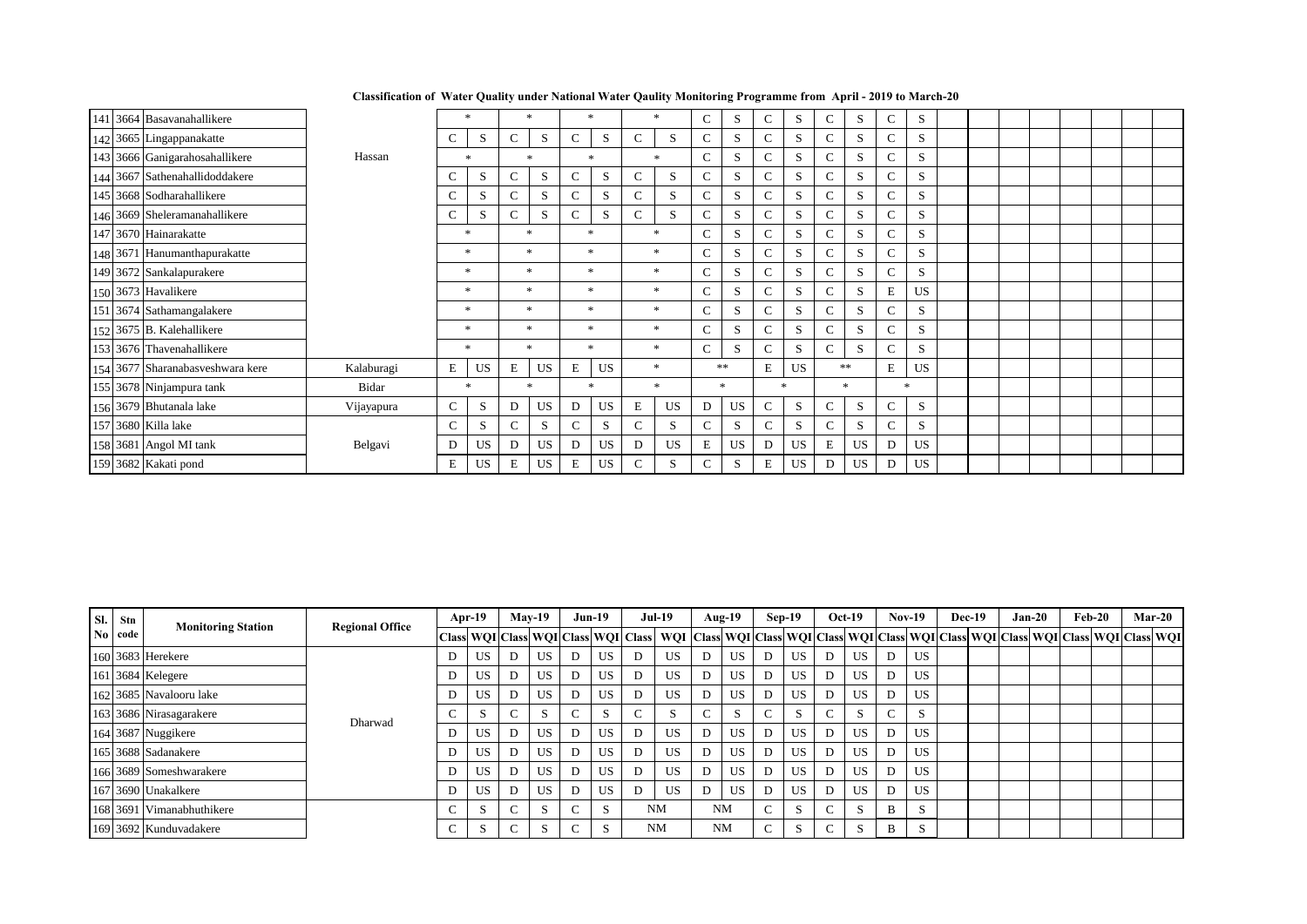| 170 3693 Bhathikere       | Davangere   |   | US.          | $\sim$                   | -5 | D | <b>US</b> |           | <b>NM</b> |   | <b>NM</b> | D           | US |  | <b>US</b>    |              | US |  |  |  |  |
|---------------------------|-------------|---|--------------|--------------------------|----|---|-----------|-----------|-----------|---|-----------|-------------|----|--|--------------|--------------|----|--|--|--|--|
| 171 3694 Shanthisagarkere |             |   |              | ∽                        |    |   |           |           | <b>NM</b> |   | <b>NM</b> | $\sim$<br>◡ |    |  | $\sim$       |              |    |  |  |  |  |
| 172 3695 Kondajjikere     |             |   |              |                          |    |   |           | <b>NM</b> |           |   | <b>NM</b> | $\sim$      |    |  | $\sim$       |              |    |  |  |  |  |
| 173 3696 Aianakere        |             |   |              | $\blacksquare$<br>н<br>∸ | US |   | <b>US</b> |           | <b>NM</b> |   | <b>NM</b> | US<br>D     |    |  |              |              |    |  |  |  |  |
| 174 3697 Mattadakere      | Chitradurga |   | ×            |                          | ÷  |   | <b>NM</b> |           | <b>NM</b> |   |           |             |    |  |              | US.          |    |  |  |  |  |
| $175$ 3565 Pilikula tank  | Mangaluru   | B | <sub>S</sub> | B                        | S  |   | -S        | B         |           | B | -S        | B           |    |  | <sup>S</sup> | $\mathbf{B}$ |    |  |  |  |  |

**Classification of Water Quality under National Water Qaulity Monitoring Programme from April - 2019 to March-20**

Note:  $* - N_0$  Water in the River/ Reservior/ Lake/Tank/Samples were not Collected. NI-Newly Identified during April-2019

Class  $\delta A \ddot{o}$  6 Drinking water source without conventional treatment but after disinfection.

Class õBö ó Out door bathing (organized)

Class  $\tilde{o}$ Cö ó Drinking Water Source with conventional treatment followed by disinfection.

Class  $\delta$ Dö ó Propagation of wild life, fisheries

Class õEö ó Irrigation, Industrial cooling, Controlled Waste disposal

**WQI = Water Quality Index, S means Satisfactory, US means Unsatisfactory**

**WQI - Water Quality Index : ( DO ≥ 4 mg/L BOD ≤ 3 mg/L FC ≤ 2500 MPN/100 ml & TC≤ 5000 MPN/100 ml ).**

 **Chief Scientific Officer - 1** Sd/-